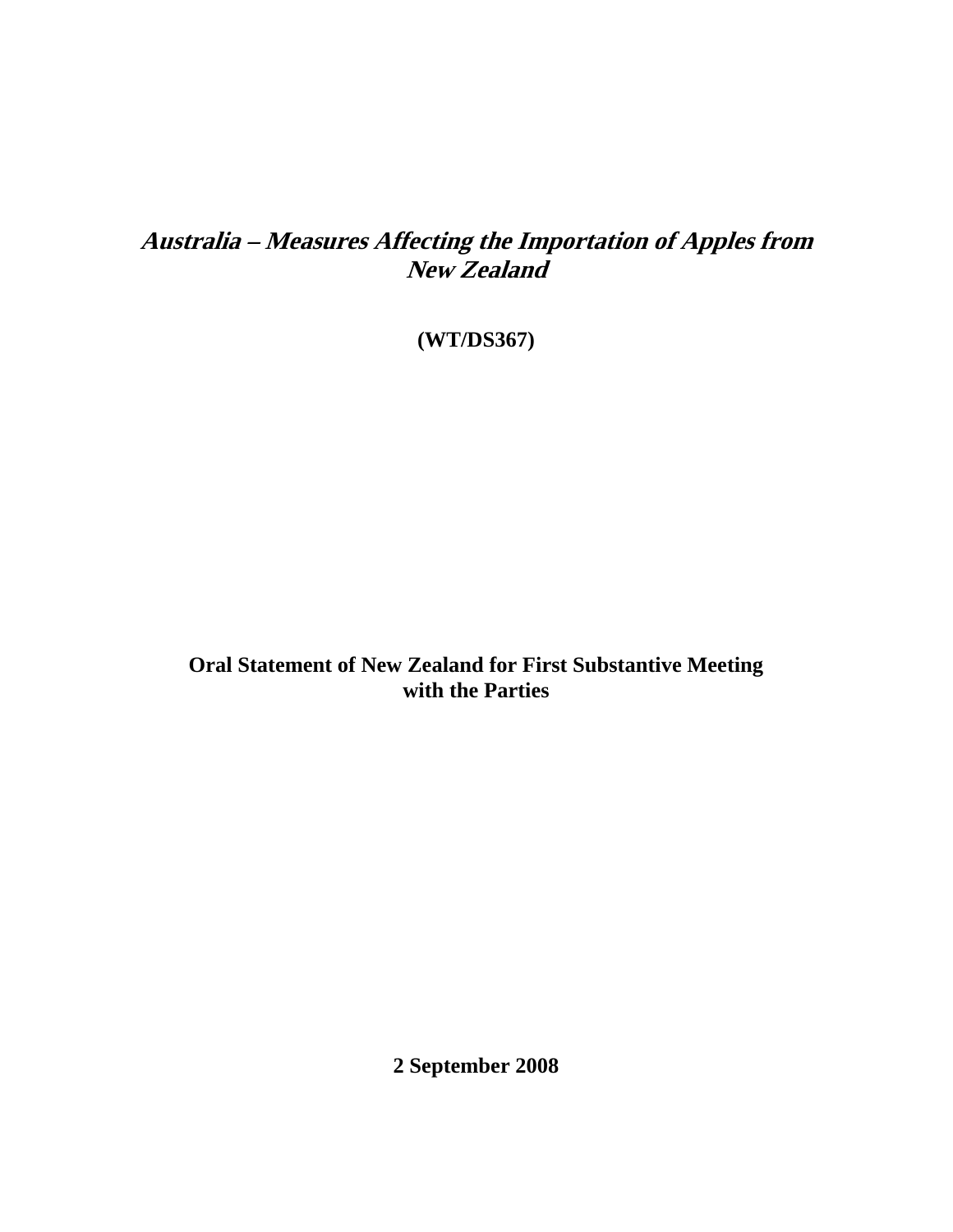Mr Chairman, Members of the Panel:

#### **Introduction**

- 1. This dispute is about access of apples from New Zealand into the Australian market. For over 80 years, Australia's market has been closed to New Zealand apples. Finally in 2007, some eight years after New Zealand had made a fourth request for entry, apples from New Zealand were permitted access to Australia but subject to measures that meant that effectively the market was still closed. New Zealand has challenged 17 of those measures relating specifically to fire blight, to European canker, and to apple leafcurling midge as well as certain general measures applicable to all three pests. As New Zealand pointed out in its First Written Submission, these measures do not conform to Australia's obligations under the *SPS Agreement*.
- 2. The essence of the New Zealand case is quite straightforward. Among the core requirements of the *SPS Agreement* are the obligations that sanitary and phytosanitary measures not be maintained without sufficient scientific evidence (Article 2.2) and that such measures are based on a risk assessment (Article 5.1). In both of these fundamental respects Australia has failed to meet its obligations under the *SPS Agreement*.
- 3. In respect of each of the three pests the Australian theory that mature symptomless apples can be a vector for the entry, establishment or spread of the disease is based on supposition, not scientific evidence, let alone sufficient scientific evidence. In the case of fire blight, the conclusion that mature symptomless apples could not be a vector for the transmission of the *E. amylovora* pathogen was reached by the Panel in *Japan – Apples* on the basis of expert analysis of the relevant science. Australia has made a number of arguments about *Japan – Apples*, but it does not contest that the conclusion reached by the Panel was correct on the basis of the scientific evidence before the Panel. It simply argues that the conclusions were particular to that case.
- 4. But the science has not changed. There is no new science to contradict the conclusions in *Japan – Apples*. All that has changed are the parties. How is it that mature, symptomless apples shipped from the United States to Japan cannot be a vector for the transmission of fire blight, but when mature symptomless apples are shipped from New Zealand to Australia the science mysteriously changes and they suddenly become capable of transmitting fire blight? But, of course, the science does not change. There is simply no scientific evidence to support Australia's position. Australia's measures therefore are designed to deal with events that have never been shown to occur either in the scientific literature or in the real world.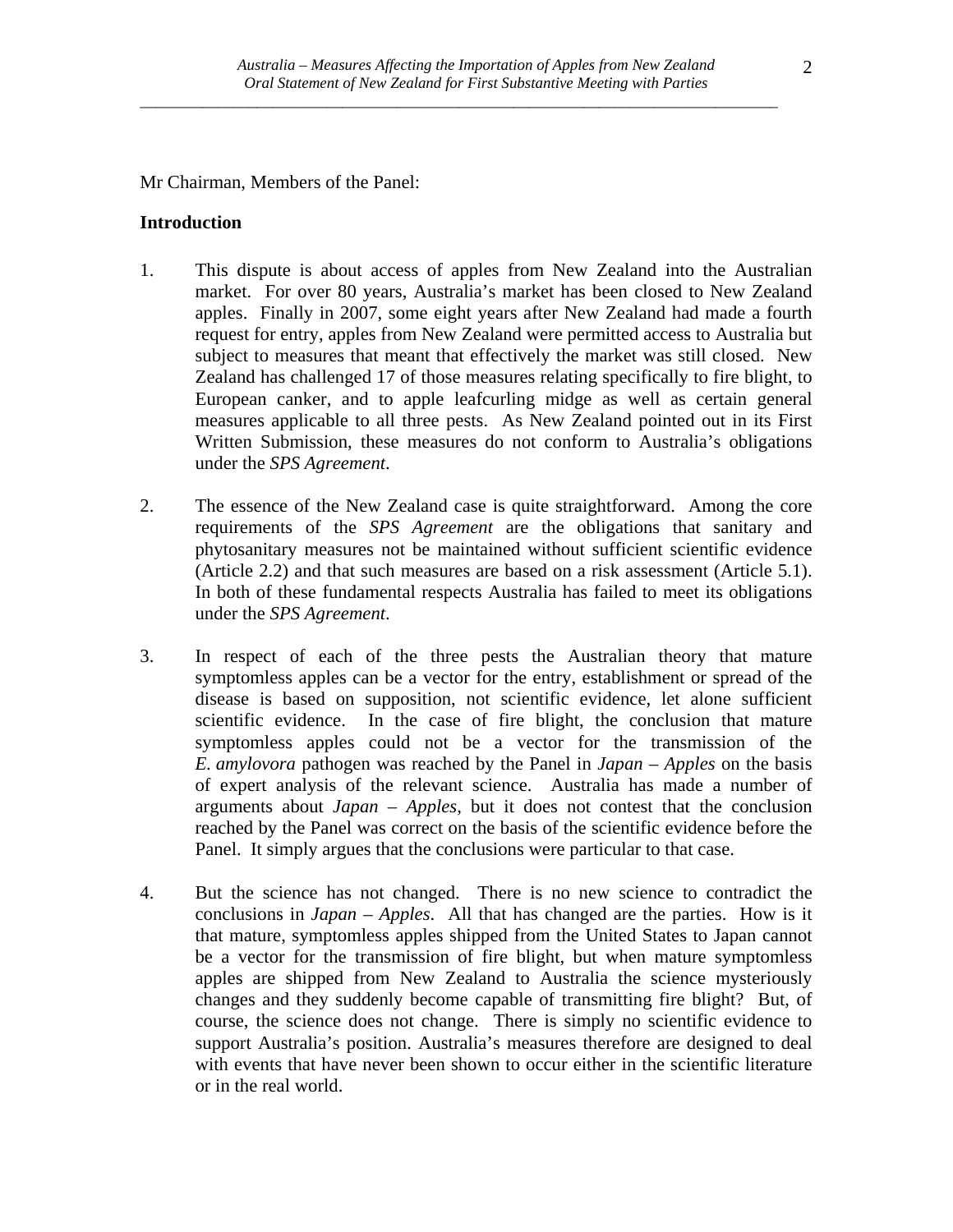- 5. Equally, in the case of European canker, Australia's theory that latent internal infection of mature symptomless apple fruit or external fruit surface contamination could subsequently infect apple, pear and other trees after the arrival of the fruit in Australia is based on hypothetical scenarios that have never been demonstrated to occur. There is no support in the literature for the Australian supposition about a pathway for transmitting *N. galligena* via mature apple fruit nor has it been observed anywhere in the world.
- 6. Similarly, in the case of ALCM, Australia's theory about the survival of pupae on imported apples and the emergence in Australia of a female midge that could mate and lay eggs on a receptive apple tree has not been established in the laboratory or observed in practice. It rests on the supposition of a confluence of events that has never been shown to occur.
- 7. Australia's risk analysis, the IRA, does not meet the requirements for a risk assessment under the *SPS Agreement*. It does not evaluate "likelihood" as the Agreement requires. The IRA applies a semi-quantitative method of analysis in a way that inflates rather than assesses risk. By assigning "probability values" to events that have never occurred nor have the remotest possibility of occurring, weighting that value by the use of a "uniform distribution", and then multiplying this by overestimated volumes of trade, the IRA manages to reach conclusions about probability of occurrence that are vastly in excess of what could happen in the real world. Under the IRA methodology remote possibilities are conjured into probabilities, merely by assigning them a probability value. But the semblance of precision that those values imply cannot disguise the fact that there is no underlying science to support them. The IRA is an assessment based on speculation not science. It is not one that is "objective and credible" and it does not constitute an evaluation of likelihood within the meaning of the *SPS Agreement*.
- 8. Australia's analysis of the importation steps with respect to each of the pests does not conform to accepted international standards for risk analysis. Relying on the supposition of hypothetical events, without any scientific basis for such supposition, the IRA finds pathways that do not exist and does not terminate its analysis where there is no scientific evidence that an important event in the pathway could occur.
- 9. As New Zealand has also pointed out in its First Written Submission, Australia is in breach of further obligations under the *SPS Agreement*, in respect of Article 5.2, 5.5, 2.3, 5.6 and Article 8 and Annex C. New Zealand will elaborate on those breaches in the course of this oral statement.
- 10. What has been Australia's response to New Zealand's arguments in the course of its First Written Submission? I have already mentioned Australia's dismissal of the conclusions in *Japan – Apples*. But Australia tries to do much more than that.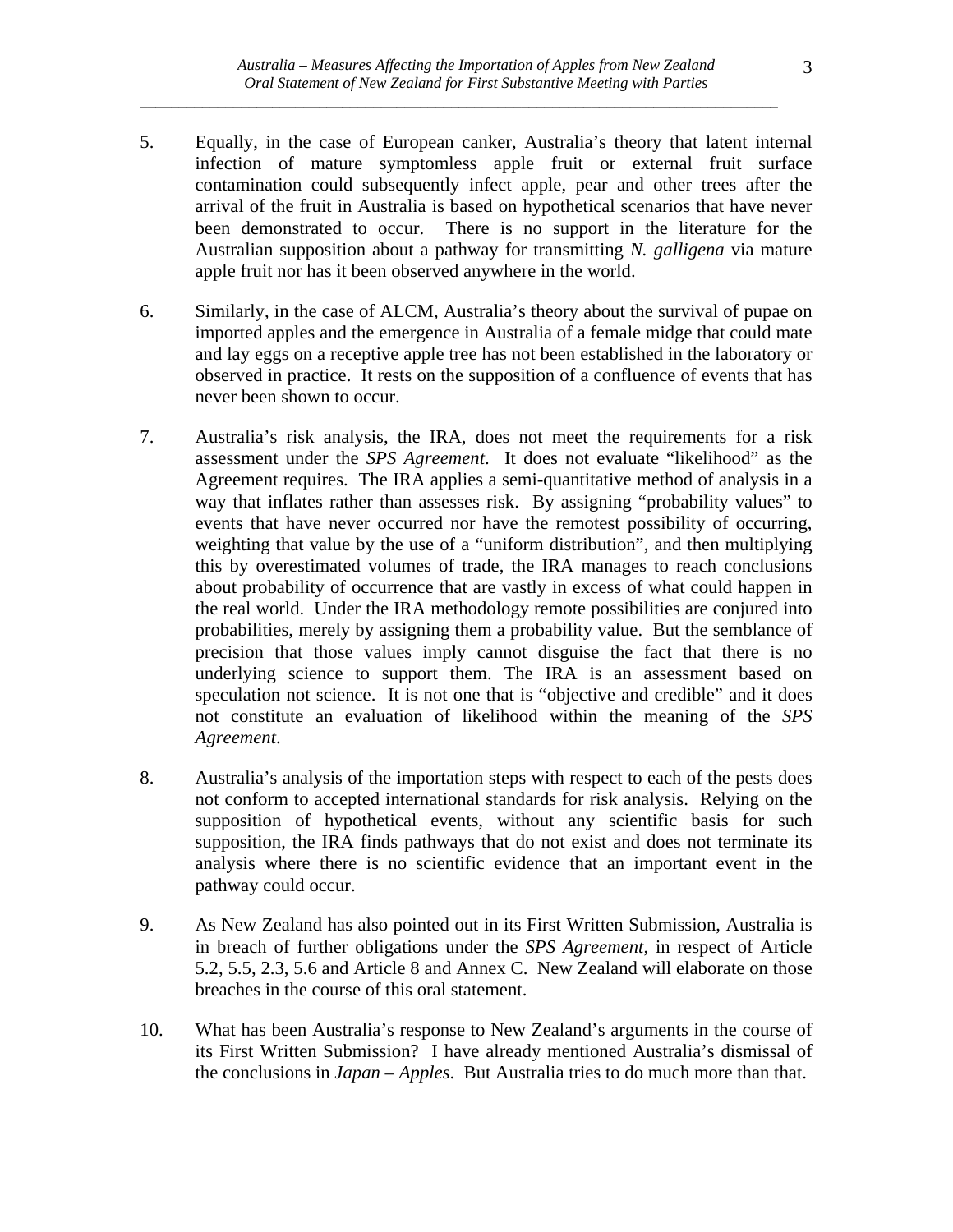- 11. First, Australia attempts to rewrite the *SPS Agreement*, and indeed the DSU. No longer is a Panel to make an objective assessment of the matter as required in DSU Article 11. It is instead to give "considerable deference" to the risk assessment conducted by the domestic agency concerned. This standard of "considerable deference" finds no basis in the text of the *SPS Agreement* or the DSU and it finds no basis in the jurisprudence of the Appellate Body and WTO panels. It is a convenient invention of Australia.
- 12. Second, the "considerable deference" standard articulated by Australia is essential to another part of Australia's attempt to rewrite the *SPS Agreement*. Taking the accepted wisdom that Article 2.2 and Article 5.1 are constantly to be read together, Australia tries to invert the relationship of the two provisions. Instead of being a specific application of Article 2.2, Article 5.1 becomes, under the Australian canon, the primary provision. The consequence of this, according to Australia, is that compliance with Article 5.1 constitutes compliance with Article 2.2.
- 13. In this regard, Australia's objectives are transparent. If Article 5.1 can be complied with by according "considerable deference" to a domestic risk assessment, and Article 2.2 is consequential with no independent effect, Australia's measures can escape any real scrutiny. In effect, Australia has sought to downgrade Article 5.1 and write Article 2.2 out of the *SPS Agreement* completely. Of course, none of this finds any support in the law of the WTO, and the Panel should reject it.
- 14. Second, not content with rewriting the *SPS Agreement*, Australia also attempts to rewrite the IRA. As New Zealand will point out in the course of this oral statement, care has to be taken in reading the Australian First Written Submission to separate what the IRA said and what Australia now claims that it said. For example, Australia's First Written Submission has "discovered" that the Tasmanian strain of *N. galligena* was unique, an idea that was too imaginative even for the IRA Team, although for good reasons as we shall point out.
- 15. Australia also seeks to patch up the IRA with evidence not considered by the IRA Team. In the context of European canker, New Zealand introduced an analysis of climate data to show that the IRA had used irrelevant climate information to assess the risk of establishment and spread of European canker. In response, Australia introduced an alternative climate analysis, which purports to contradict New Zealand's climate analysis, thereby acknowledging the inadequacy of the original climatic risk assessment in the IRA.
- 16. However, in doing so, Australia misses the point. It is too late for Australia to provide, through evidence in this case, the risk assessment that the IRA did not provide. Australia's climate analysis is simply irrelevant to the question of whether the "IRA Team" properly conducted a risk analysis. In any event,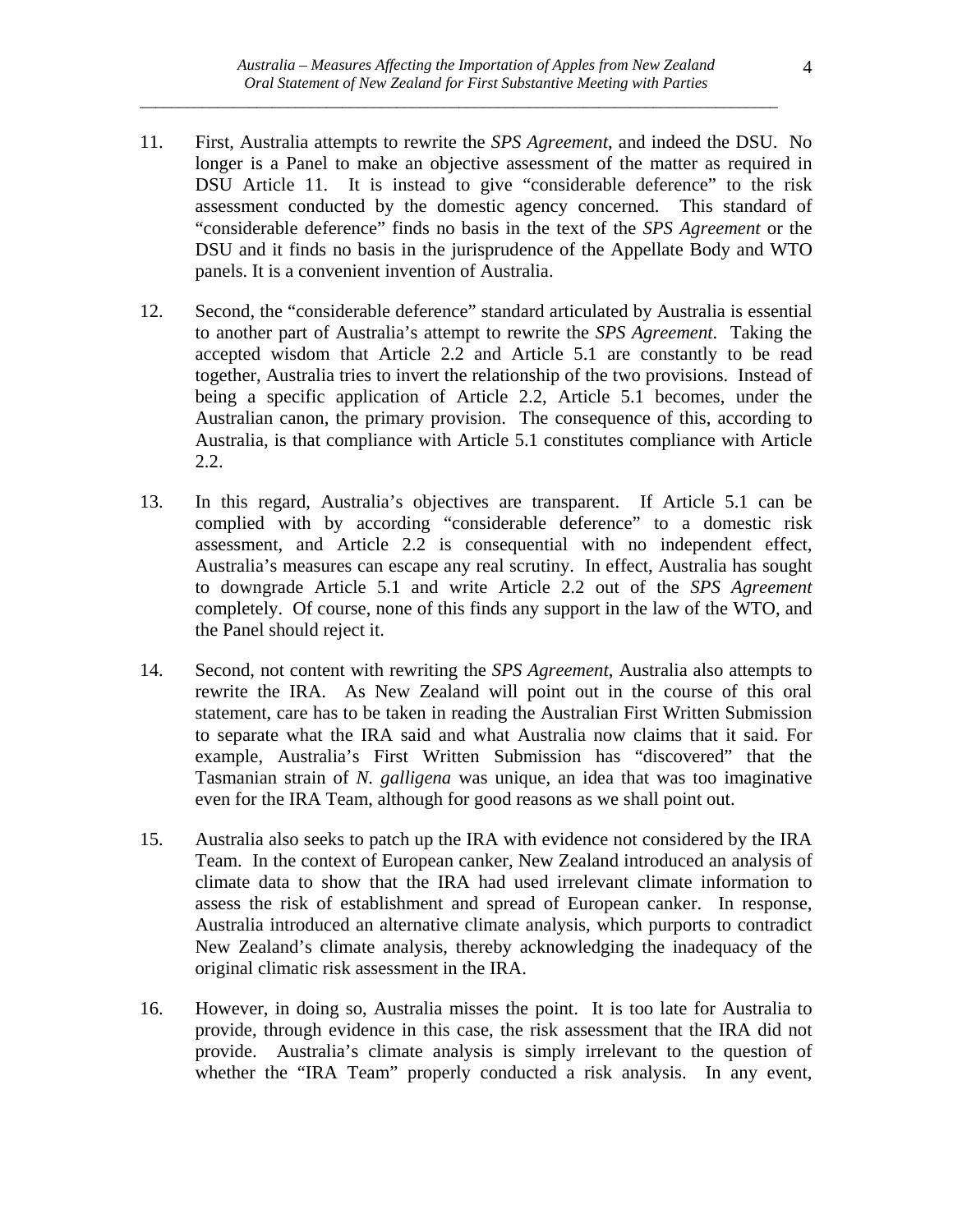Australia's climate analysis is both opaque and flawed. Even if it were relevant, it would have to be rejected.

- 17. The third element of Australia's response is to attempt to confuse the issues at stake. With its argument that New Zealand is attempting in its First Written Submission to provide its own preferred risk analysis and its claim about reliance on divergent scientific opinion, Australia seeks to create the impression that this is a case of conflicting scientific evidence about the entry, establishment and spread of these pests. But on closer analysis, these arguments are no more than a smokescreen.
- 18. As New Zealand has pointed out in its First Written Submission, there is either no scientific evidence or no sufficient scientific evidence supporting the measures adopted by the IRA for any of the three pests in contention. It is not a case of competing scientific views, one of which was supported by the IRA. The IRA simply does not cite any such divergent scientific view, nor does Australia in its First Written Submission disclose the existence of any scientific view either that was ignored or overlooked by the IRA, or come to light subsequently. Any subsequent scientific evidence simply supports the view that there is no basis for the suppositions on which the Australian measures are based.
- 19. A fourth key element in Australia's response in its First Written Submission, is to try and shift the emphasis of a risk assessment from the likelihood of entry, establishment and spread to the consequences of establishment. Australia argues vehemently in its First Written Submission that risk assessment involves more than science; it involves economic and technical factors. But in making this argument, Australia, once again, misses the central point. There is no basis under the *SPS Agreement* for the application of SPS measures to deal with the consequences of an event if, on the basis of the relevant scientific evidence, the event itself has no likelihood of occurring. Australia's arguments on consequences are thus simply misguided.
- 20. There is a further element to Australia's response or, rather it is Australia's nonresponse. In respect of New Zealand's arguments with respect to Article 2.2, Australia relies principally on its contention that consistency with Article 5.1 constitutes consistency with Article 2.2. Thus, Australia does not make a serious attempt to rebut New Zealand's arguments relating to Article 2.2.
- 21. In respect of Article 8 and Annex C, Australia goes further. Putting aside the question of the terms of reference, without any substantive argument, Australia simply states that New Zealand's factual assertions are unfounded and "reserves its right to address these assertions at a later time if necessary". But, good faith engagement in proceedings does not permit a responding party to reserve to itself a right to decide when it will make arguments. Since Australia has failed to make responsive arguments in respect of important aspects of both Article 2.2 and Article 8 and Annex C, the Panel is fully entitled to draw the conclusion that New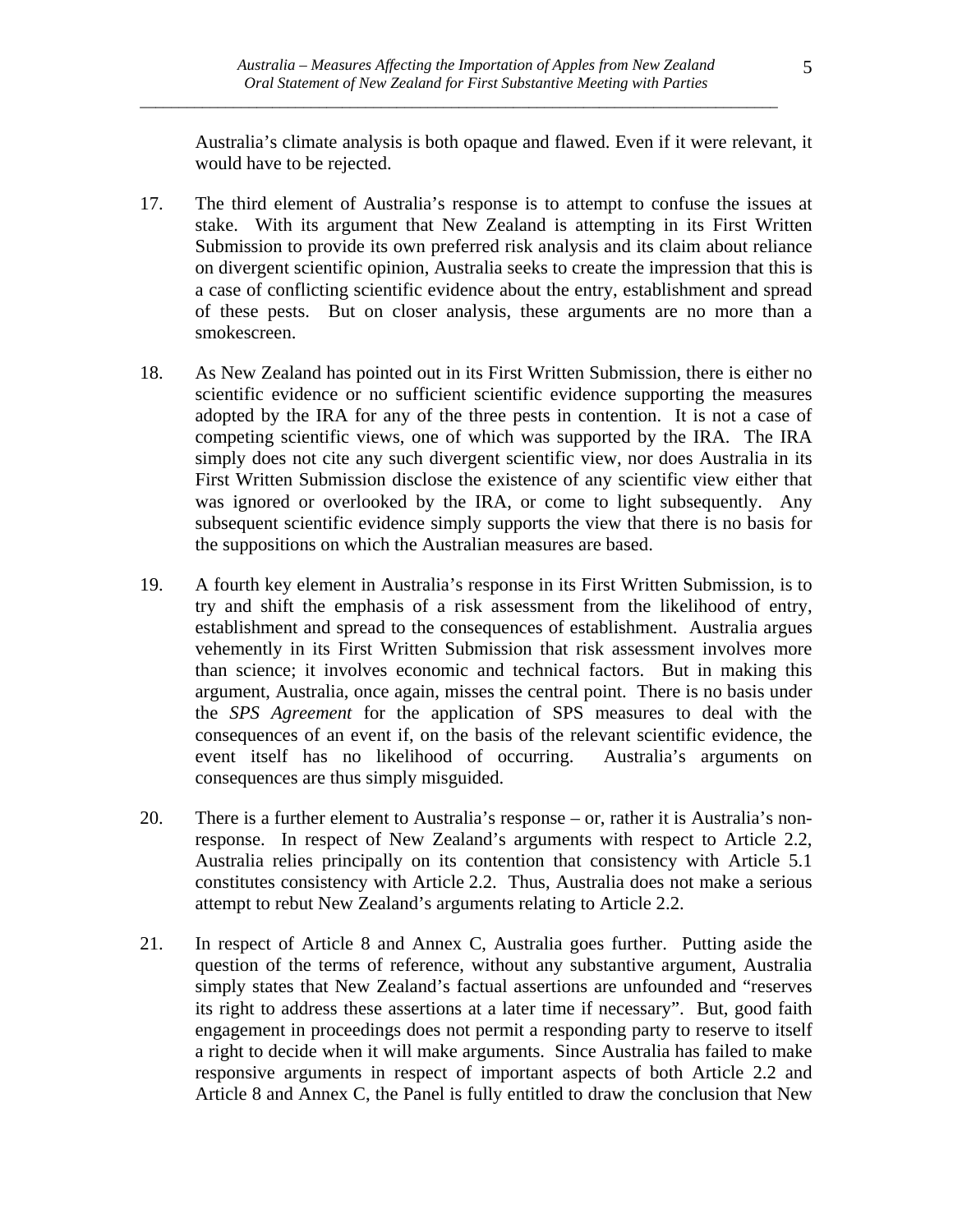Zealand's position on these issues has not been challenged by reasoned argument and thus should be accepted.

#### **Synopsis of the Facts – The Pests at Issue**

22. Since the biology of the pests at issue was set out clearly in the written submissions of the parties, I will refrain from repeating it in this Submission. New Zealand is, however, ready to provide any further information that the Panel needs and to respond to any questions.

#### **Product at issue**

23. The product at issue in this case is apples imported from New Zealand into Australia. In practice, New Zealand would export mature, symptomless apples in  $accordance$  with the class [1](#page-5-0) export quality standard.<sup>1</sup> Australia is incorrect to suggest that the product at issue in this dispute should be determined by reference to the scope of the IRA. The product at issue is determined by the terms of reference of the Panel. In short, New Zealand does not believe that there is any issue here.

#### **Measures at Issue**

- 24. In its Panel request, New Zealand identified seventeen specific measures that New Zealand considers are inconsistent with Australia's obligations under the *SPS Agreement*. These measures fall into two categories; those of general application to all three pests, and those specific to each of the pests.
- 25. In its First Written Submission, Australia argues that there are only 15 measures at issue.
- 26. First, Australia submits that it does not impose a measure requiring that an orchard/block be suspended on the basis that any evidence of pruning or other activities carried out before inspection could constitute an attempt to remove or hide symptoms of European canker. New Zealand's understanding of the IRA, as confirmed in subsequent bilateral consultations, was that such a measure was a requirement. However, in the light of Australia's statement in its First Written Submission that there is no pruning requirement with regard to European Canker, New Zealand will not pursue its claim that this is a measure. However, it asks the Panel to record Australia's position and New Zealand's response in its report.
- 27. Second, Australia argues that New Zealand mischaracterises the measure relating to AQIS involvement. It submits that the AQIS involvement envisaged by the IRA is indistinguishable from systems audits, as that term is understood by both New Zealand and Australia, and accordingly there is no measure "at issue"

1

<span id="page-5-0"></span><u>.</u>

New Zealand's First Written Submission (hereafter NZFWS) paras 3.44-3.45.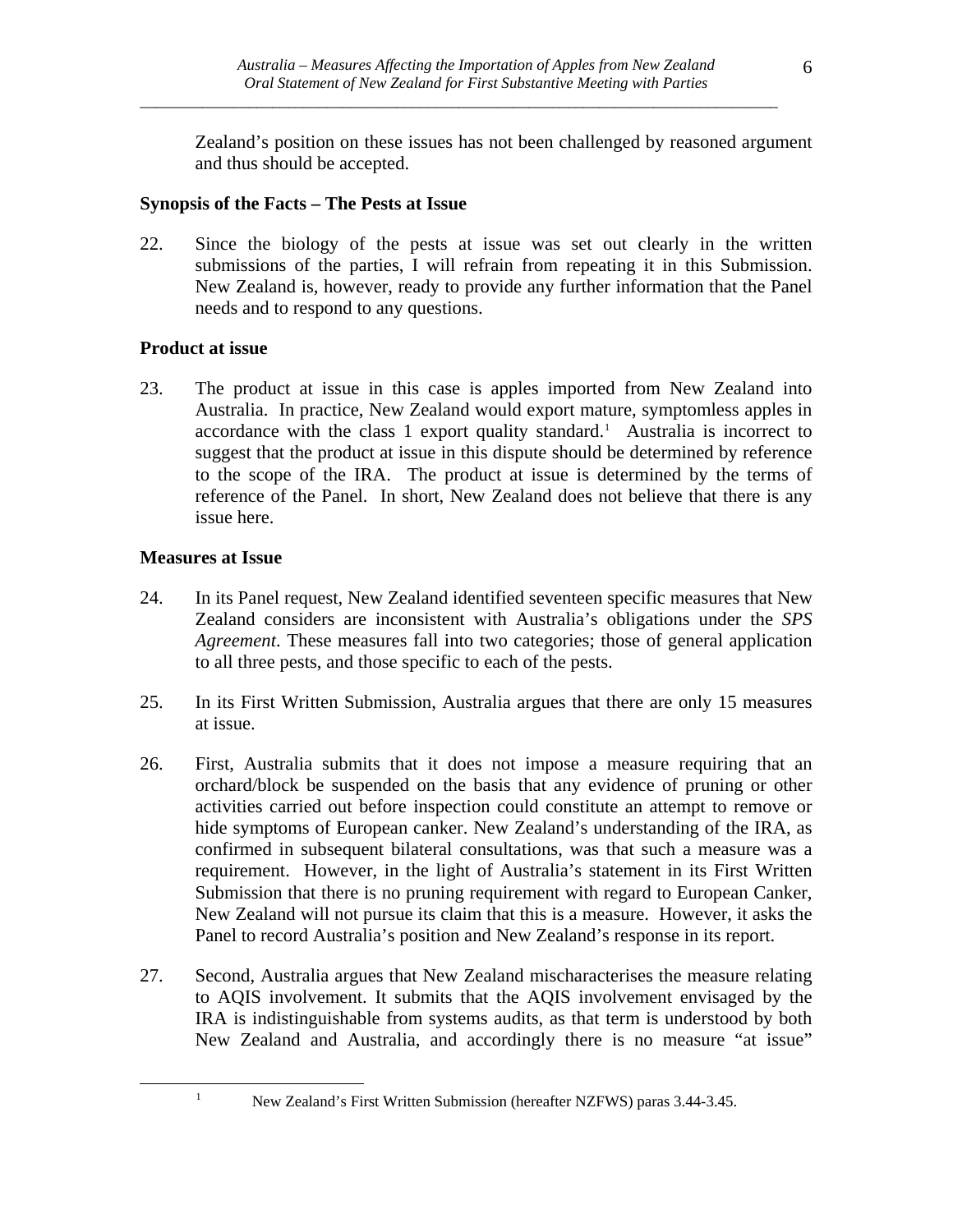between the parties. However, New Zealand considers that any type of AQIS involvement in orchard inspections for European canker and fire blight, in direct verification of packing house procedures, and in fruit inspection and treatment for ALCM is without scientific support, and accordingly there is very much a live dispute between the parties. Furthermore, a 100% audit of survey teams and packing houses in the first year by the officials of an importing country does not conform to any notion of a systems audit as understood by New Zealand.

- 28. In addition, Australia has sought to "clarify" in its First Written Submission the description of a number of the remaining measures, although fundamentally it does not disagree that these are measures at issue. New Zealand does not consider that the arguments raised by Australia in this regard are of any consequence. New Zealand notes that Australia does not attempt to develop later in its submission any of the points of clarification it seeks to raise under measures at issue.
- 29. Finally, Australia's distinction between principal and ancillary measures (measures which "support, verify or operationalise" the principal risk reduction measure) is spurious. It has no textual basis in the *SPS Agreement*. Neither Annex A nor any of the substantive obligations make any distinction between types of measures.
- 30. Australia's reliance on *US Export Restraints* is also misplaced. That is a case about subsidies under the SCM Agreement, not a case about SPS measures under the *SPS Agreement*. The panel in that case was considering whether documents which merely *interpreted* requirements set down elsewhere could themselves constitute "measures". For example, the panel looked at the preamble to regulations and found that the preamble could not be said to be a measure in itself because it did not "do anything" except interpret other provisions<sup>[2](#page-6-0)</sup> – it did not "operate in some concrete way in its own right." There is no suggestion that the so-called "ancillary measures" identified by Australia merely *interpret* the socalled "principal" SPS measures in this case. Each operates in a concrete way in its own right.
- 31. Australia thus uses the principal/ancillary distinction as a vehicle to avoid scrutiny under Articles 2.2 and 5.1 of this class of "ancillary" measures. New Zealand submits that such an approach should be resisted.

## **The Applicable Law**

## *Standard of Review*

2

<span id="page-6-0"></span><u>.</u>

32. In New Zealand's view the appropriate standard of review in this case is set out in Article 11 of the DSU. This requires the Panel to "make an objective assessment of the matter before it, including an objective assessment of the facts of the case

Panel Report, *US – Export Restraints*, para 8.99.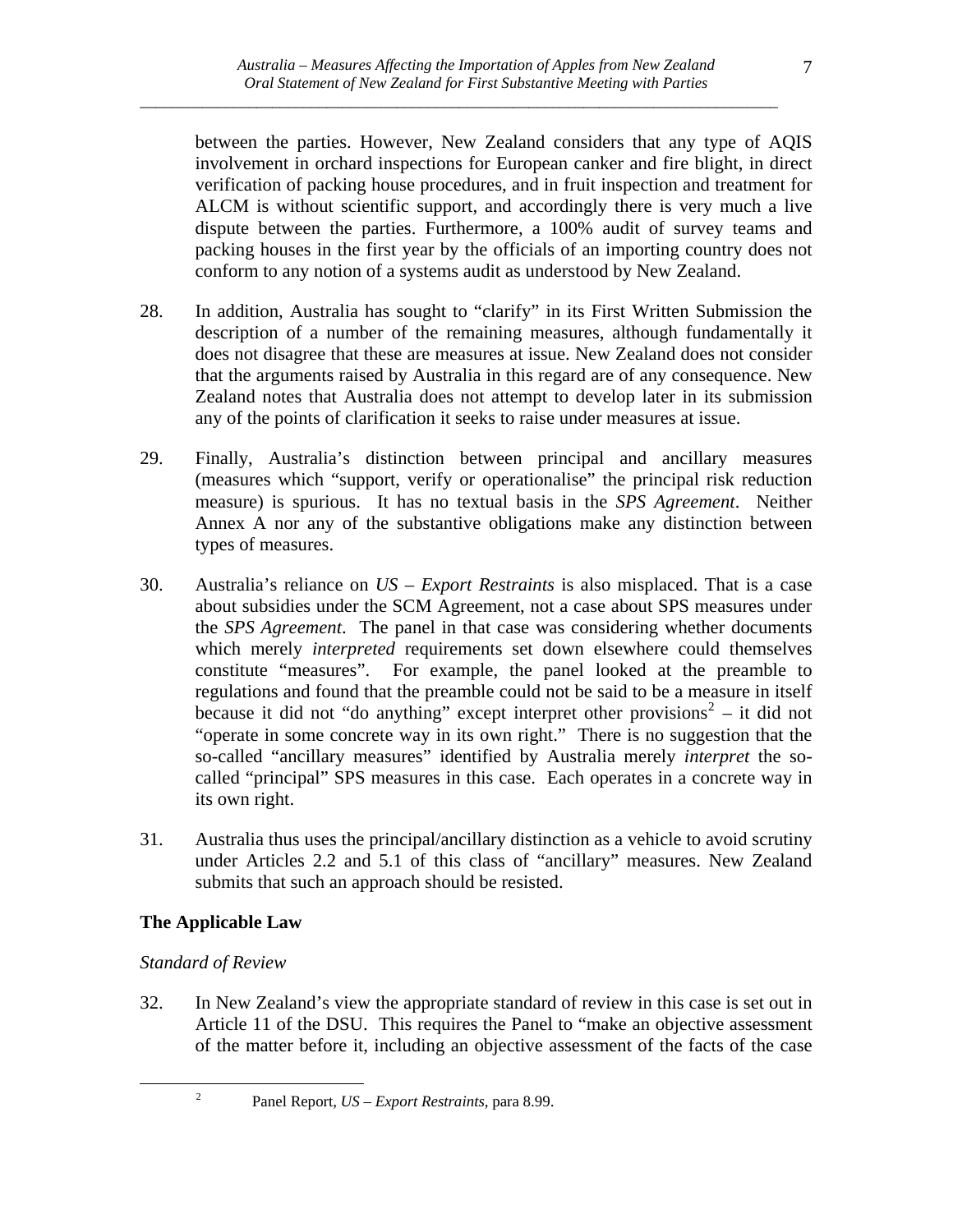and the applicability of and conformity with relevant covered agreements…". This standard of review has been applied in every WTO SPS case to date.

- 33. Australia's claim that an alternative standard of review should be applied, based on "considerable deference" to risk assessments, is wholly without merit. The Appellate Body has twice rejected similar arguments in previous SPS cases. In *EC – Hormones* the Appellate Body rejected the European Communities suggestion that a "deferential reasonableness standard" be applied.<sup>[3](#page-7-0)</sup> In the *Japan – Apples* case the Appellate Body rejected Japan's claim that "a certain degree of discretion" be accorded to the importing Member in the manner in which it chooses, weighs, and evaluates scientific evidence. The Appellate Body noted that to do so would not be compatible with the panel's margin of discretion in assessing the value of evidence.[4](#page-7-1)
- 34. So the suggestion that some degree of special deference be accorded to SPS risk assessments has already been considered and rejected. Australia's suggestion of "considerable" deference should be similarly rejected. Any other approach would fundamentally alter the "finely drawn balance" of jurisdictional competencies reflected in the *SPS Agreement*. [5](#page-7-2) To the extent that the European Community Third Party Submission can be interpreted as agreeing with Australia on this point, New Zealand disagrees with those views.

#### *Order of Analysis*

<span id="page-7-4"></span><span id="page-7-3"></span><span id="page-7-2"></span><span id="page-7-1"></span><span id="page-7-0"></span>1

- 35. Australia is wrong to assert that there is a single "correct" way to order the analysis in SPS cases involving claims under both Article 2.2 and Article 5.1. Specifically, Australia is wrong to suggest that "the question of whether Australia has maintained measures "without scientific evidence" under Article 2.2 *can only be answered* by considering whether Australia's measures are based on a valid risk assessment under Article 5.1".[6](#page-7-3)
- 36. Article 5.1 is a specific application of Article 2.2.<sup>[7](#page-7-4)</sup> There is nothing in the text of the *SPS Agreement* that suggests that an analysis of Article 5.1 should logically precede an analysis of Article 2.2, much less that it *must* do so in every instance. On the contrary, the Appellate Body in *EC – Hormones* considered that an approach that started with the "Basic Rights and Obligations" in Article 2 was "logically attractive".<sup>[8](#page-7-5)</sup> New Zealand agrees.

AB Report, *EC – Hormones*, para 119.

<sup>4</sup> AB Report, *Japan – Apples* para 166.

<sup>5</sup> AB Report, *EC – Hormones,* para 115.

<sup>6</sup> Australia's First Written Submission (hereafter AFWS) para 219.

<sup>7</sup> AB Report, *EC – Hormones*, para 186.

<span id="page-7-5"></span><sup>8</sup> AB Report, *EC – Hormones*, para 250.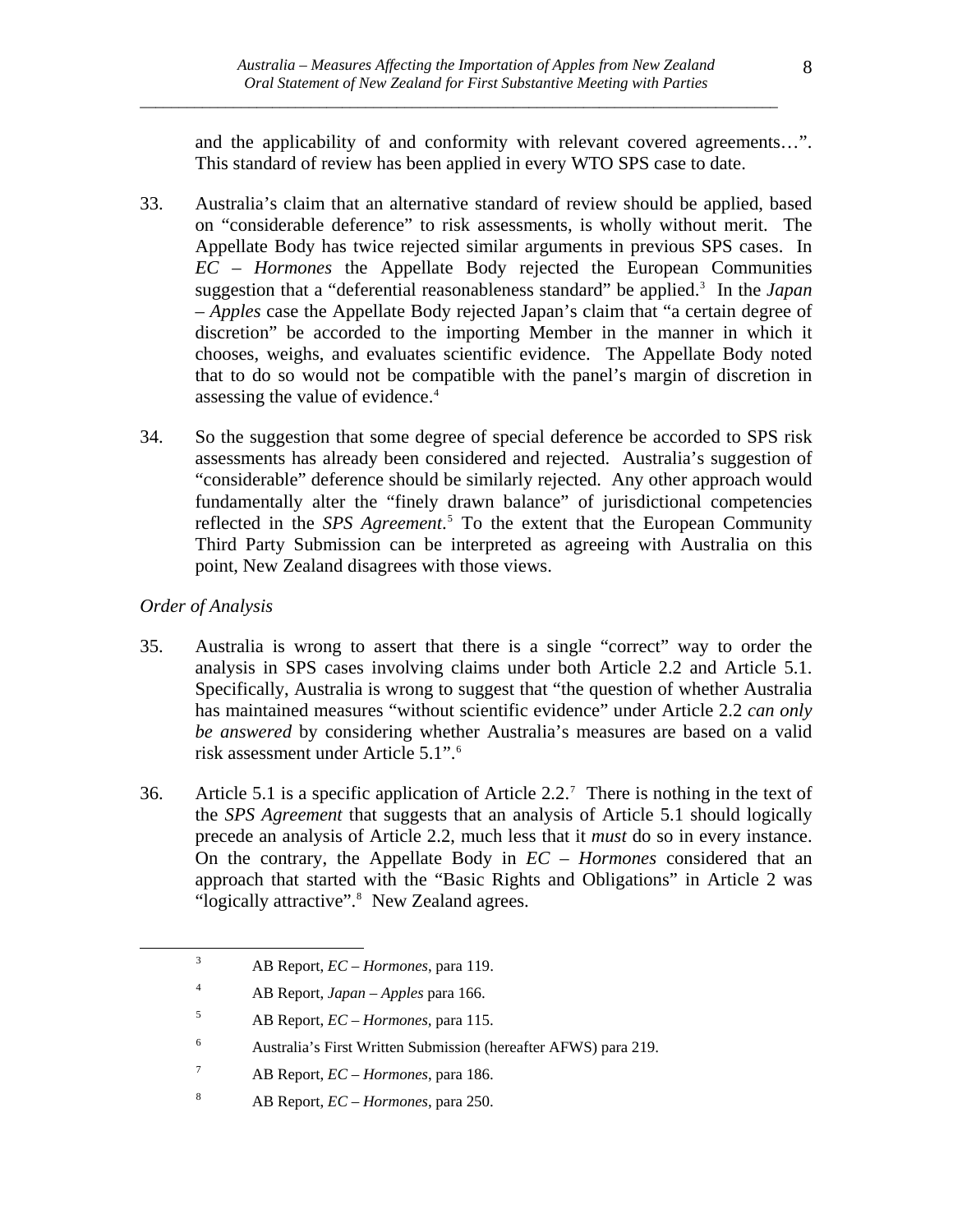- 37. Moreover, in *Japan Agricultural Products II* the Appellate Body stated that *EC – Hormones* "cannot possibly be interpreted as support for *limiting the scope of Article 2.2 "in favour" of Article 5.1.*" (Emphasis added.)
- 38. In arguing that the question of compliance with Article 2.2 *can only be answered* by considering whether Australia's measures are based on a valid risk assessment under Article 5.1, Australia is attempting to limit the scope of Article 2.2 "in favour" of Article 5.1.
- 39. According to Australia, a risk assessment conducted by a competent authority should be afforded "considerable deference". It therefore follows that a panel *cannot be allowed* to consider whether a "rational or objective" relationship exists between the science and the SPS measures under Article 2.2.
- 40. Thus, Australia's view on the relationship between Article 2.2 and 5.1 *subsumes* the third requirement of Article 2.2 within Article 5.1, and then through its standard of review *drains it of any substantive content*. The consequence would be that the panel would have no mandate to assess whether there is "rational or objective" relationship between the science and the SPS measures.
- 41. Such a radical departure from the existing jurisprudence should be rejected by the Panel.

## *Burden of Proof*

<span id="page-8-0"></span><u>.</u>

- 42. The issue of burden of proof should not be contentious in these proceedings. However, in a number of places in its First Written Submission, Australia misapplies the burden of proof. For example, in the context of Article 2.2, Australia contends that the negative formulation of the obligation not to maintain measures without sufficient scientific evidence means that "the burden is on New Zealand to show that the scientific evidence *relied on by Australia, as evaluated by the IRA Team in the risk assessment*, is insufficient*…*New Zealand must show that *the IRA Team's evaluation of the scientific evidence* was not objective and credible*.*"[9](#page-8-0) (Emphasis added.)
- 43. According to this view, New Zealand is limited under Article 2.2 to the scientific evidence "as evaluated by the IRA Team in the risk assessment", and is required to show that "the IRA Team's evaluation of the scientific evidence was not objective and credible". Thus, in a process that better resembles alchemy than legal interpretation, Australia uses the notion of "burden of proof" to transform the obligation not to maintain measures without scientific evidence in Article 2.2, into its own watered-down version of Article 5.1. Australia's use of "burden of proof" as a stalking horse for its views on the standard of review should be rejected.

AFWS paras 924 and 925.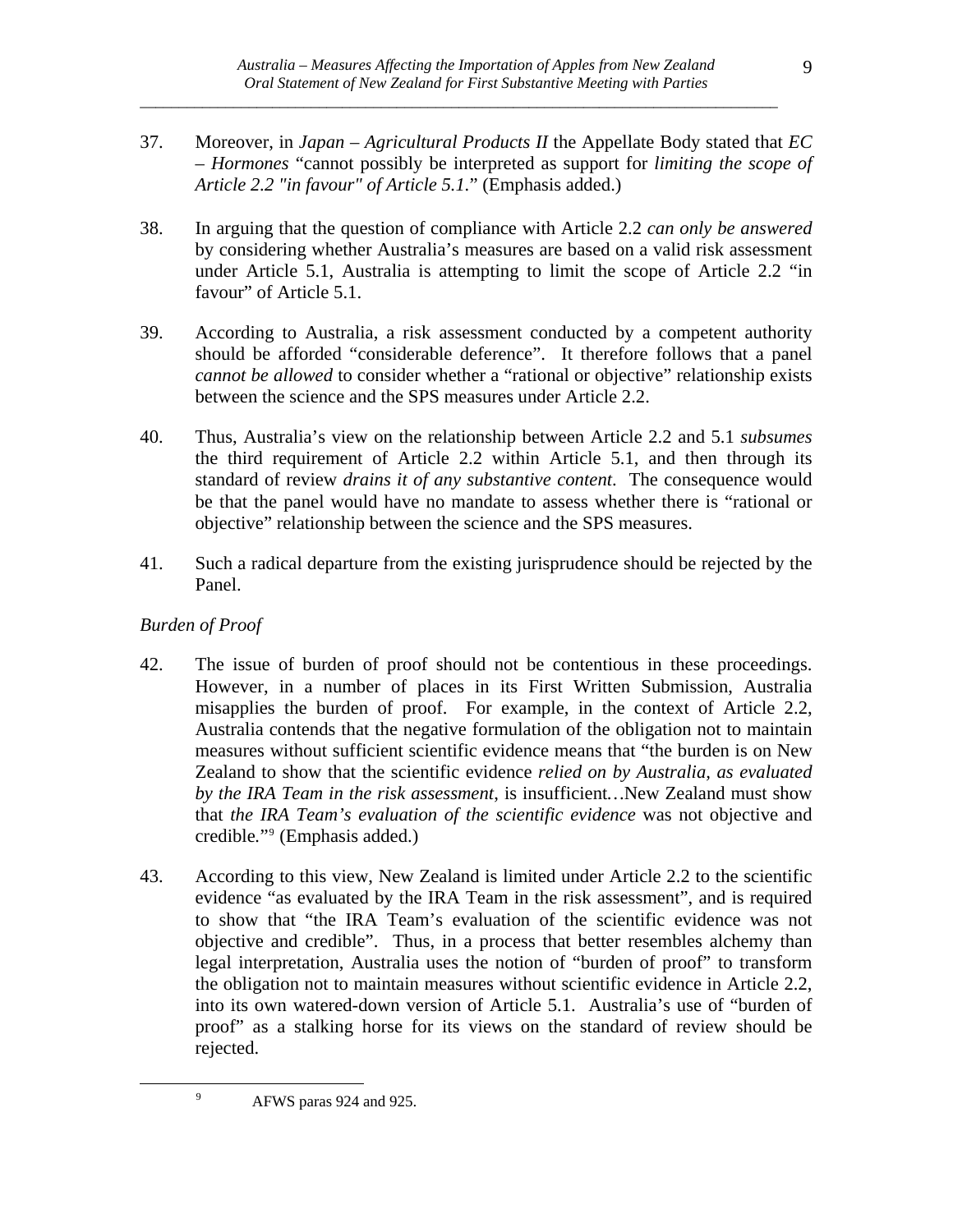## **Article 2.2**

- 44. In its First Written Submission New Zealand argued that Australia's measures violated Article 2.2, in particular the third requirement of Article 2.2.
- 45. The core of New Zealand's argument is that there is no scientific evidence to support the view that mature, symptomless apples provide a pathway for fire blight and European canker and the likelihood of the existence of a pathway for ALCM is negligible.
- 46. Though Australia does not rebut New Zealand's Article 2.2 claim directly, there is a continuing refrain that Australia is entitled to rely on "divergent scientific opinion".[10](#page-9-0) But, when one examines the Australian First Written Submission, or the IRA for that matter, for the divergent scientific opinions suggesting the existence of pathways for each of the pests in question on which Australia claims to have relied, they simply cannot be found. Both the IRA and the Australian First Written Submission do refer to what they regard as conflicting scientific views about particular steps in the alleged pathway but neither is able to cite diverging scientific opinion on whether a pathway for the transmission of fire blight, European canker and ALCM exists. This is hardly surprising because there is no diverging scientific opinion on this point. No such pathway exists for the two diseases and the likelihood of a pathway for ALCM is negligible.
- 47. Even in respect of the allegedly diverging scientific opinion relating to specific steps in the alleged pathway, on closer analysis there is no true divergent opinion. It is hardly diverging scientific opinion when what is being relied on is speculation unsupported by research as in the Billing and Berrie paper relied on by Australia in its First Written Submission, but wisely ignored in the IRA.<sup>[11](#page-9-1)</sup> Nor is it truly diverging scientific opinion when what is relied on is a study done under laboratory or greenhouse conditions that does not reflect the conditions in real orchards, as in the unpublished work by Ordax *et al.* on VBNC bacteria cited by Australia in its First Written Submission.[12](#page-9-2)
- 48. And, even if there had been divergent scientific opinion, this would not mean that Australia could automatically rely on it. The divergent science must be of a nature that there is a rational and objective relationship between the scientific opinion and the measures in question. None of the alleged divergent opinion meets that requirement.
- <span id="page-9-1"></span><span id="page-9-0"></span>49. Australia's arguments in support of its claim that it has complied with Article 2.2 reviews the conclusions of the IRA as if those conclusions in themselves amount to a divergence in scientific opinion. But while the IRA purports to base its

<sup>10</sup> E.g. at AFWS paras 23, 212, 287, 347, 922, 923.

 $11$  AFWS para 358.

<span id="page-9-2"></span> $12$  AFWS paras 405, 425.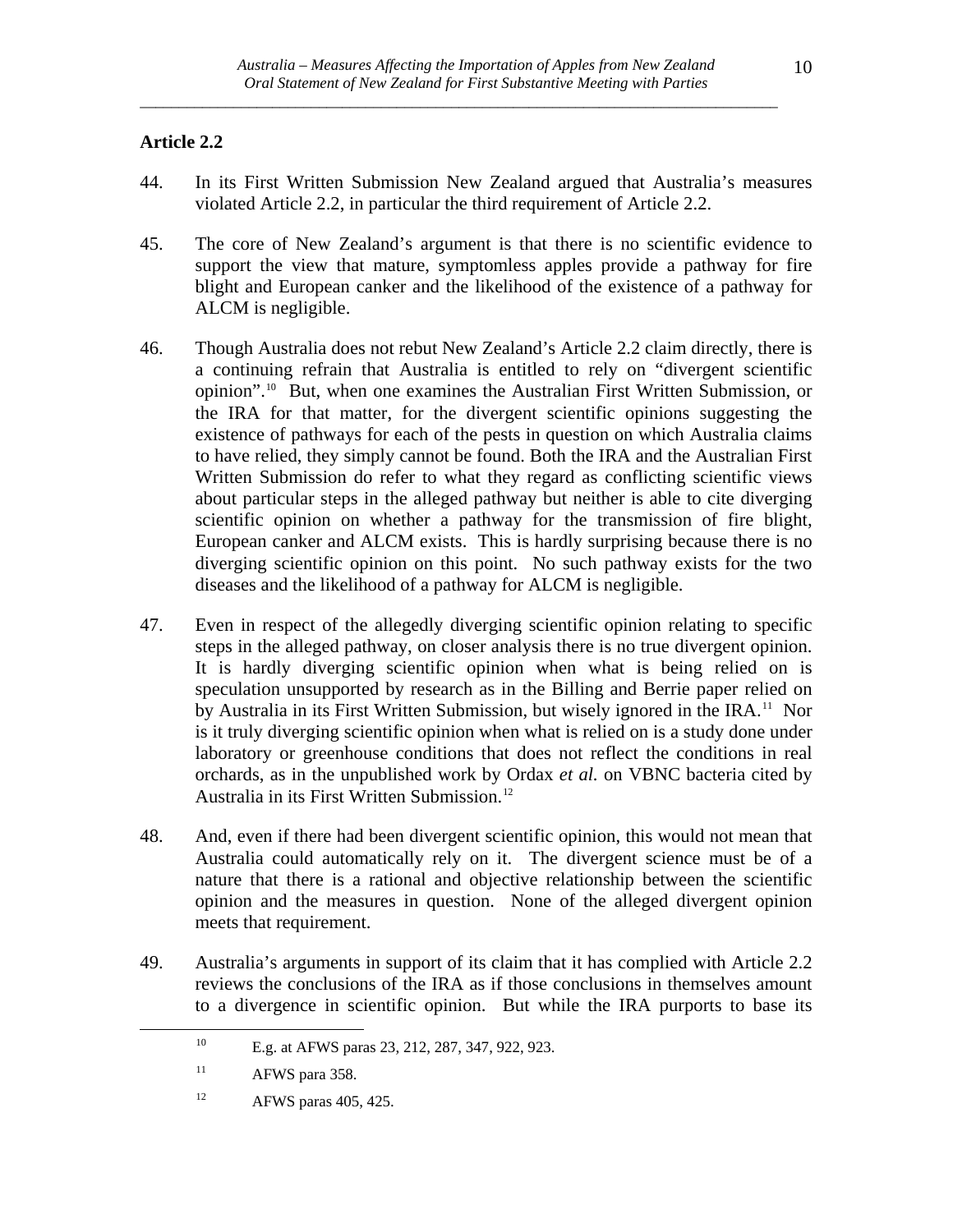conclusions on scientific evidence it does not itself constitute independent scientific opinion or scientific evidence.

50. In short, Australia's oft-repeated claim that it has relied on divergent scientific opinion is neither substantiated nor capable of being so.

## *Fire Blight*

- 51. Australia has no direct rebuttal of New Zealand's claim that there is no scientific support for the view that mature symptomless apples provide a pathway. Instead, it seems to argue that "there *is no direct evidence* that apples do not spread fire blight"<sup>[13](#page-10-0)</sup> and that it is up to New Zealand to produce such direct evidence, thereby rewriting the burden of proof and requiring New Zealand to prove a negative. But, Article 2.2 does not permit a Member to maintain measures in relation to a hypothetical pathway as long as there is no scientific evidence disproving the hypothesis. Rather it prevents a Member from maintaining measures without sufficient scientific evidence. Australia's argument seeks to turn Article 2.2 on its head.
- 52. Much of Australia's criticism of New Zealand's contention that there is no pathway for the transmission of fire blights rests on the claim that the Roberts and Sawyer 2008 study is not relevant to this dispute and that its findings are "unreliable and inappropriate".<sup>[14](#page-10-1)</sup> But when the reasons advanced by Australia for disregarding Roberts and Sawyer are analyzed they turn out to be without substance. The US Third Party Submission has pointed this out in detail<sup>[15](#page-10-2)</sup> and New Zealand fully agrees with its analysis.
- 53. At the heart of Australia's critique of Roberts and Sawyer 2008 is the fanciful claim that since the probability value used by Roberts and Sawyer in respect of the transfer of *E. amylovora* to a new host and the initiation of an infection is higher than that of the IRA, the study supports the conclusions in the IRA.<sup>[16](#page-10-3)</sup> Such a claim is designed to draw attention away from the fact that the overall conclusion of Roberts and Sawyer was that the risk of importing *E. amylovora* on commercial apple fruit and of establishing new outbreaks of fire blight is so small as to be insignificant – the opposite conclusion from that reached by the IRA.<sup>[17](#page-10-4)</sup> According to the IRA the likelihood of the transmission of fire blight is once in every 29 years; applying the method of Roberts and Sawyer it is once in every 29,000 years, 29,057 to be exact.<sup>[18](#page-10-5)</sup> In its Second Written Submission New

- <span id="page-10-4"></span><sup>17</sup> NZFWS para 4.26.
- <span id="page-10-5"></span>18 NZFWS, para 4.251.

<span id="page-10-0"></span><sup>&</sup>lt;sup>13</sup> AFWS para 354.

<span id="page-10-1"></span><sup>&</sup>lt;sup>14</sup> AFWS para 364.

<span id="page-10-2"></span><sup>&</sup>lt;sup>15</sup> US Third Party Submission paras 22-27.

<span id="page-10-3"></span><sup>&</sup>lt;sup>16</sup> For example at AFWS paras 371 and 478.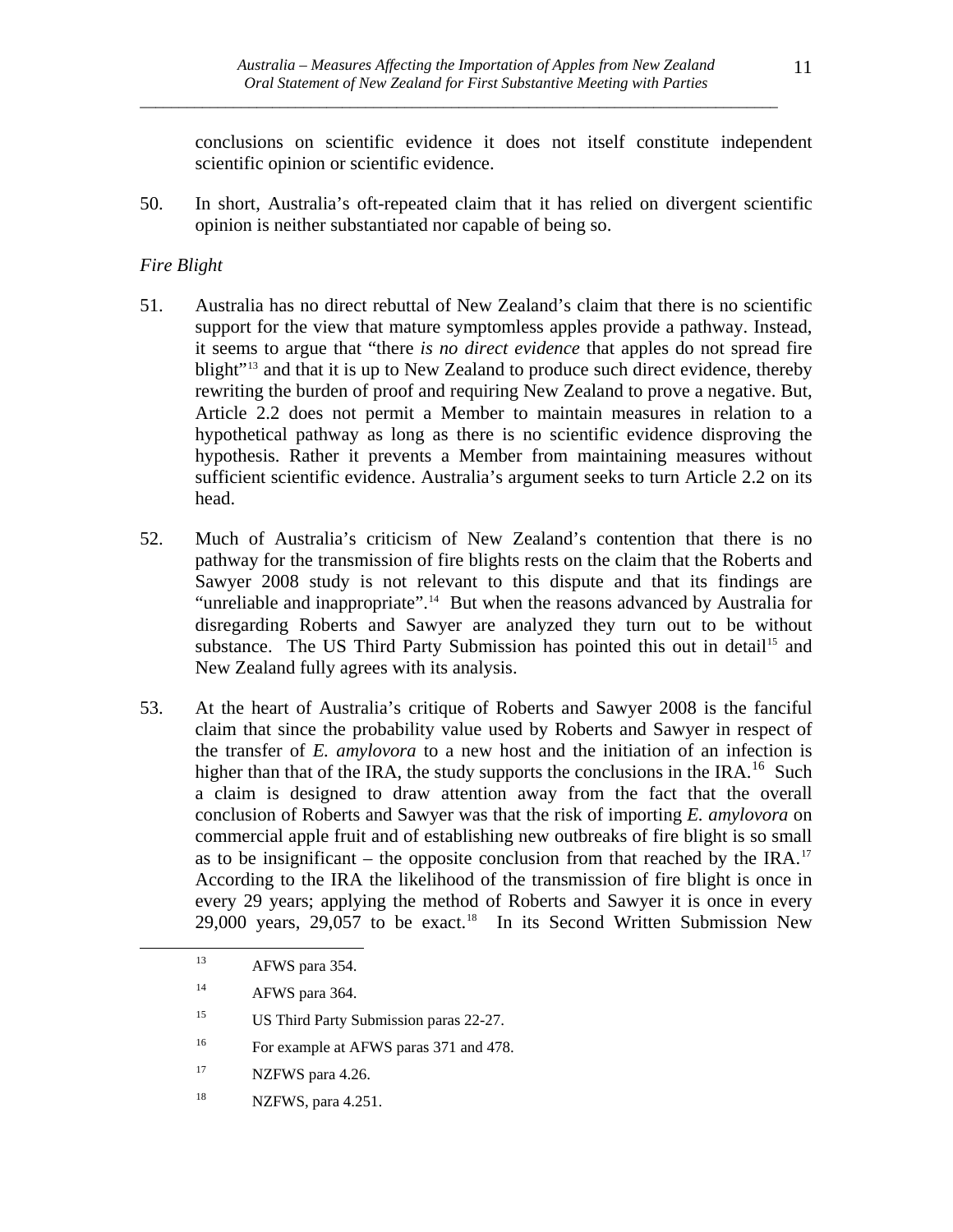Zealand will point out how Australia's other criticisms of Roberts and Sawyer also have no foundation.

54. In short, New Zealand's arguments in respect of fire blight have not been rebutted. Australia's measures in respect of fire blight are not supported by sufficient scientific evidence and Australia is thus in violation of its obligations under Article 2.2.

## *European canker*

- 55. Australia's attempted rebuttal of the New Zealand case on European canker focuses on the incidence of European canker fruit rot in New Zealand.<sup>[19](#page-11-0)</sup> However, while fruit rots caused by *N. galligena* are not unknown, they are very rare in New Zealand where summer conditions are generally not conducive to fruit infection.<sup>[20](#page-11-1)</sup>
- 56. Further, fruit that is infected early in the season rots on the tree and is therefore not harvested. Accordingly, the Australian pathway theory is premised on the infection remaining latent in the mature apple fruit at harvest. Australia reiterates the view of the IRA that the Braithwaite paper is evidence of latent fruit infection even though the reference in Braithwaite is not to research but to an anecdotal personal communication.[21](#page-11-2) And the claim has never been substantiated. Nor was the Braithwaite paper "endorsed" by the New Zealand Chief Plants Officer as Australia on several occasions alleges.<sup>[22](#page-11-3)</sup> A letter simply noting the conclusions of the Braithwaite paper does not constitute an endorsement.
- 57. The assumption in Braithwaite as to the existence of a pathway was just speculation. As the IRA itself says, "there is no evidence in the literature that indicates that long-distance spread of the disease is due to the movement of fruit".<sup>[23](#page-11-4)</sup>
- 58. A good portion of the Australian First Written Submission is devoted to attempting to discredit New Zealand's argument that the climatic conditions in Australia are simply not conducive to the establishment and spread of European canker.[24](#page-11-5) As New Zealand has pointed out, the IRA's assumptions about the climatic similarity of Australian apple-producing regions to other regions of the world where European canker is present are not based on scientific evidence.<sup>[25](#page-11-6)</sup>

<span id="page-11-4"></span><span id="page-11-3"></span><span id="page-11-2"></span><span id="page-11-1"></span><span id="page-11-0"></span><u>.</u>

<span id="page-11-6"></span><sup>25</sup> NZFWS Annex 3.

<sup>19</sup> AFWS paras 536-537, 943.

<sup>20</sup> NZFWS paras 4.57-4.59, 4.271.

 $21$  AFWS para 539.

<sup>22</sup> AFWS paras 543-546, 942.

<sup>&</sup>lt;sup>23</sup> IRA p 142.

<span id="page-11-5"></span><sup>24</sup> AFWS paras 531-534, 627-628, 657, Annex 2.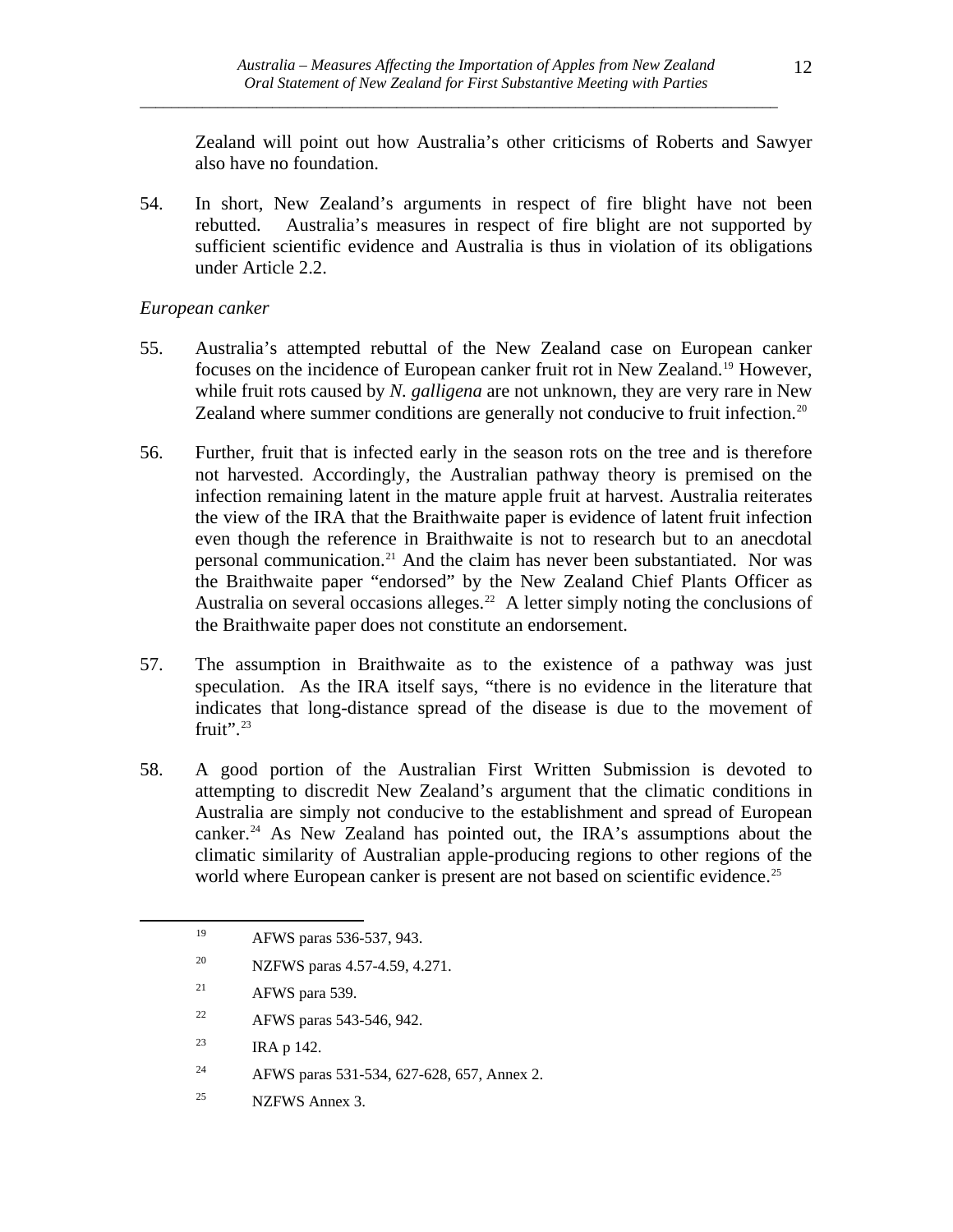- 59. Australia seeks to rebut this by presenting its own analysis of climate data, an analysis that was completely missing in the IRA.<sup>[26](#page-12-0)</sup> But this new analysis fails to contradict New Zealand's position. First, the Australian paper claims to rely on climate matching with areas of known European canker, but it does not provide the methodological information necessary to allow an appraisal of the climate matching procedure used. The analysis cannot, therefore, be independently repeated or verified, or even fully understood.
- 60. Moreover, the flaws in the Australian climate paper analysis are demonstrated in its risk maps of New Zealand, which indicate high European canker risk along the east coast of the South Island (Marlborough, Canterbury and coastal north Otago) and in central Otago. In fact, these are areas where European canker is virtually non-existent. This is a clear expression of the unreliability of the Australian analysis as an accurate predictor of European canker incidence.
- 61. A further problem with the Australian claim that European canker would establish and spread in Australia is that even though European canker existed for a period of time in Tasmania, it did not spread. As New Zealand has pointed out, this, too is a probable consequence of climatic conditions.<sup>[27](#page-12-1)</sup> To contradict this, Australia tries to argue that the Tasmanian strain of *N. galligena* was a "unique" strain.[28](#page-12-2)  This is novel speculation. It was not suggested at the time of the Tasmanian European canker outbreak, or in the IRA, even though the concept of heterothallism was well understood then. The Australian First Written Submission tries to support this by citing a voluminous amount of largely irrelevant literature.<sup>[29](#page-12-3)</sup>
- 62. But there is no scientific evidence to support Australia's speculation that the *N. galligena* found in Tasmania was a heterothallic strain or that a New Zealand "strain" of *N. galligena* would produce ascospores if introduced into Australia.
- 63. Australia's attempt to discount the importance of apple trade from Tasmania throughout the time that European canker existed there is unconvincing.[30](#page-12-4) That the uncontrolled movement of thousands of tonnes of apple fruit (and millions of apples) from the affected farms and region failed to vector the disease even within Tasmania let alone to the mainland is convincing evidence of the lack of a pathway for the spread of European canker in Australia.
- <span id="page-12-2"></span><span id="page-12-1"></span><span id="page-12-0"></span>64. The lack of scientific evidence in support of the existence of a pathway for the transmission of European canker to Australia means that the measures established

- 28 AFWS paras 631-632, 664, 691.
- <span id="page-12-3"></span> $29$  AFWS para 631.
- <span id="page-12-4"></span>30 AFWS paras 667-668.

<sup>&</sup>lt;sup>26</sup> AFWS Annex 2.

<sup>&</sup>lt;sup>27</sup> NZFWS para 4.91.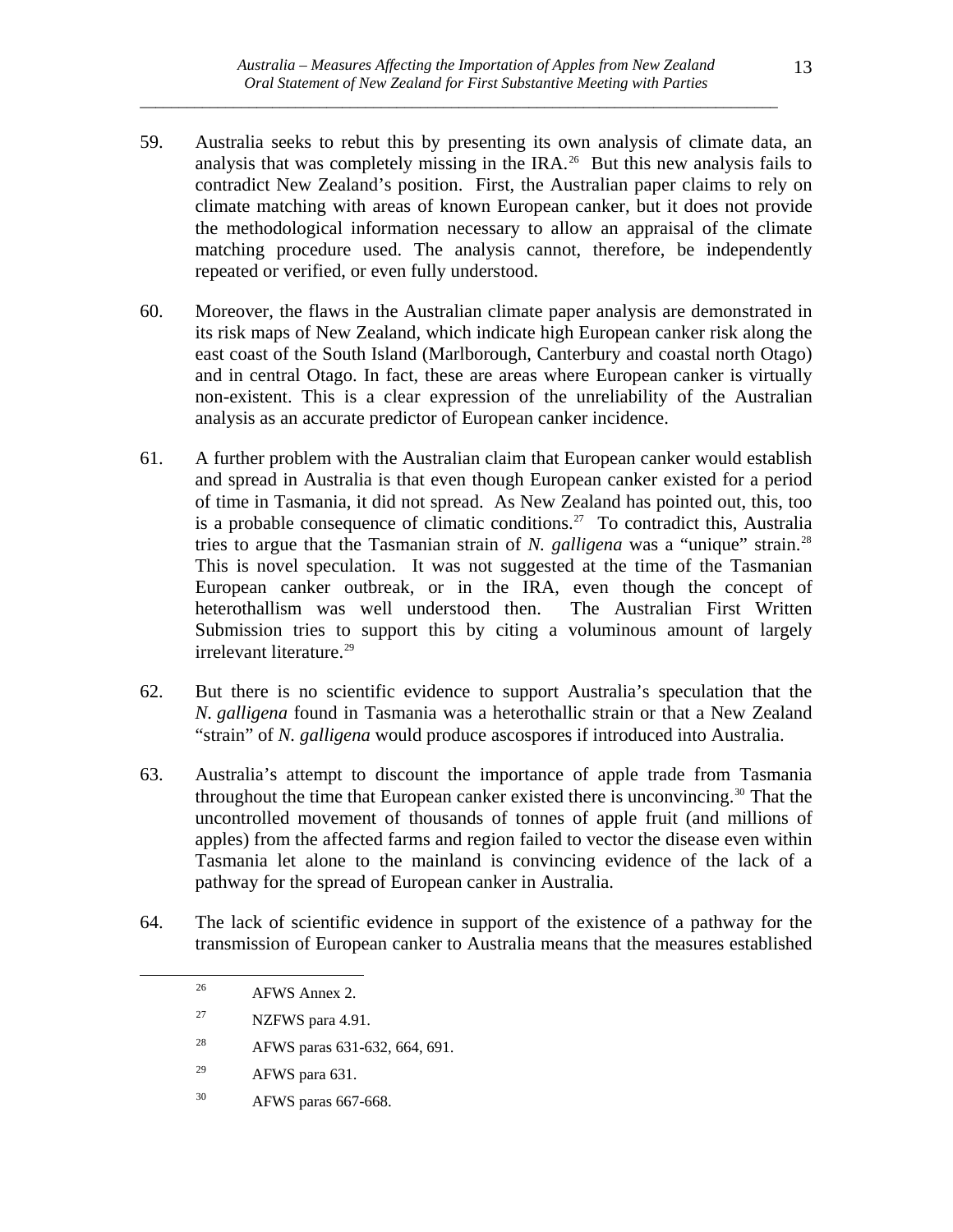by the IRA in respect of European canker are not based on sufficient scientific evidence and hence Australia is in violation of Article 2.2.

#### *ALCM*

- 65. The key flaw in the assumption of the IRA that New Zealand apples could be a pathway for the transmission of ALCM to Australia is that there is no scientific support for suggesting that the likelihood of establishment of ALCM in Australia as a result of trade in apples is anything other than negligible.
- 66. A major problem with Australia's analysis of ALCM is that the great majority of cocoons on New Zealand apples are not viable, either because the midge inside has already developed into an adult and left the cocoon, or because it has died inside the cocoon. Australia's arguments in its First Written Submission disputing New Zealand's estimates on the proportion of ALCM cocoons containing viable pupae are based on Australia's faulty reading of the research into the mortality rate of cocoons set out in Rogers *et al.* 2006.<sup>[31](#page-13-0)</sup>
- 67. Australia claims that the conclusions in Rogers *et al.* 2006 were limited to those cocoons that were occupied<sup>[32](#page-13-1)</sup> and that New Zealand's estimations on mortality are incorrect.<sup>[33](#page-13-2)</sup> However, a letter from the author of that study, attached as an exhibit to this oral statement, confirms that the mortality rate of cocoons in Rogers *et al.* 2006 related to the total number of cocoons *both* occupied and unoccupied. The author confirms that when unoccupied cocoons are removed, the mortality rate increases to 75%. Thus, only 25% of occupied cocoons actually contain live ALCM and thus the overall viability rate of 15% set out in the New Zealand First Written Submission is correct.<sup>[34](#page-13-3)</sup>
- 68. For establishment of ALCM to take place in Australia a female ALCM would need to emerge find a male and mate, all within the very short life span of the ALCM, and within 30m of apple trees with young actively growing leaves, since that is the only place a female ALCM will lay her eggs. $35$
- <span id="page-13-0"></span>69. Given the viability rate based on the Rogers *et al.* 2006 study several thousands of fruit would need to be deposited in one place at the same time in order to obtain three live ALCM in order to give a reasonable chance for mating to occur.<sup>[36](#page-13-5)</sup> The only fruit that could conceivably be deposited in one place at the same time near apple trees in conditions allowing ALCM emergence to occur is waste from an

- <span id="page-13-1"></span>32 AFWS para 731
- <span id="page-13-2"></span>33 AFWS para 736
- <span id="page-13-3"></span>34 NZFWS para 4.107.
- <span id="page-13-4"></span>35 NZFWS para 4.121-4.124.
- <span id="page-13-5"></span>36 NZFWS para 4.107.

<sup>&</sup>lt;sup>31</sup> AFWS para 735.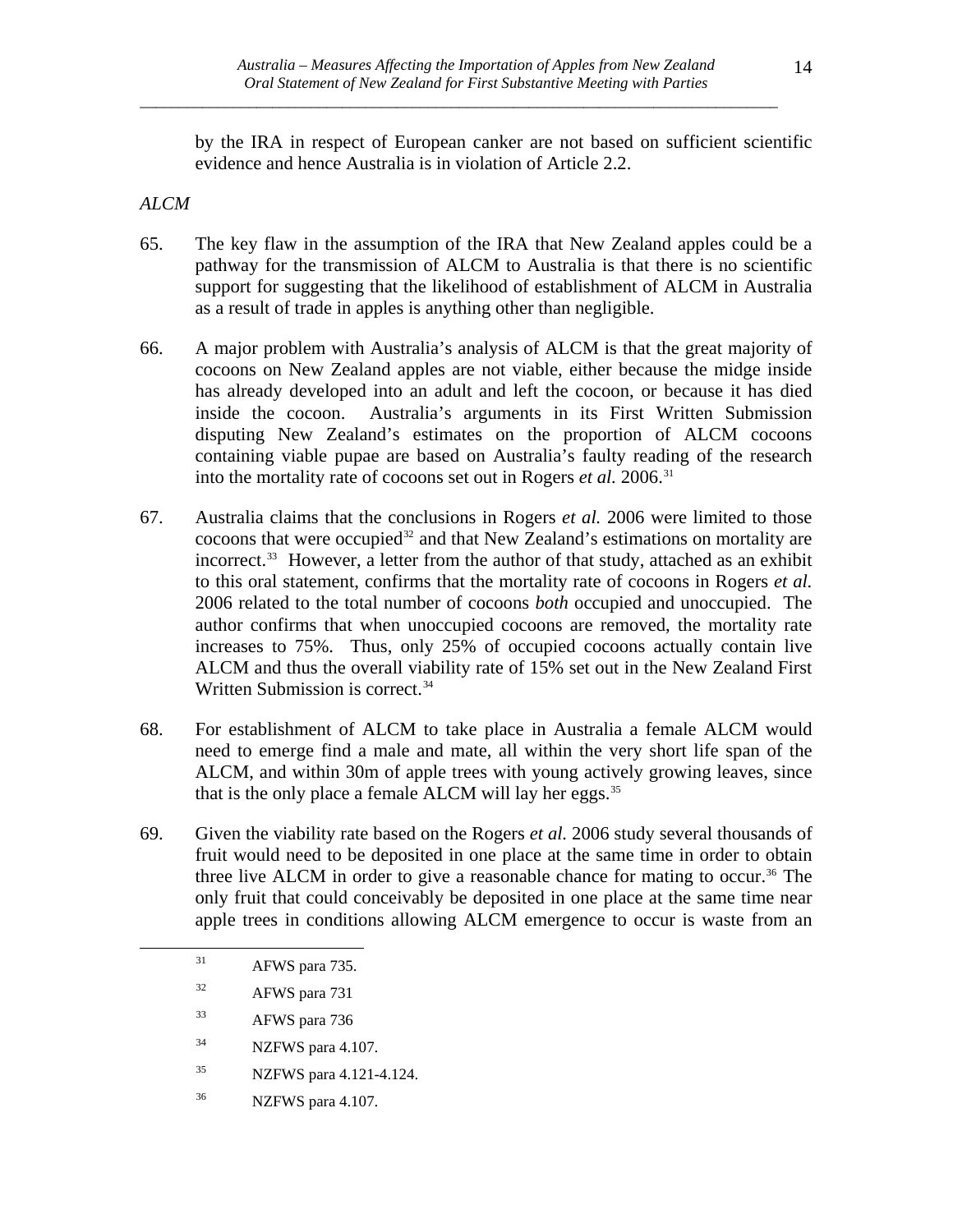orchard packing house.<sup>[37](#page-14-0)</sup> Moreover, unless apples are left outside of cold storage for a minimum of 13 days, ALCM emergence is simply not possible.<sup>38</sup> Australia's arguments on this in its First Written Submission are simply incorrect.

- 70. If the low level of viable cocoons on NZ apples, the ALCM's biology and normal trade practices are all taken into account, the unavoidable conclusion is that the likelihood of ALCM establishment in Australia from the importation of NZ apples is negligible.<sup>[39](#page-14-2)</sup> The scenario on which Australia relies in its First Written Submission to rebut this is simply implausible.
- 71. In sum, New Zealand's claim that Australia is in violation of its obligations under Article 2.2 stand unrebutted.

# **Article 5.1**

- 72. New Zealand demonstrated in its First Written Submission that Australia's IRA is not a risk assessment within the meaning of Article 5.1 and Annex A(4) of the *SPS Agreement*. Australia neither "evaluated the likelihood" of entry, establishment or spread of the relevant pests, nor has it evaluated this likelihood "according to the SPS measures which might be applied."
- *1. Australia has not evaluated the likelihood of entry, establishment or spread*
- 73. In this case, Australia has, for only the second time, applied a semi-quantitative methodology to its risk assessment for plant products, apparently in response to a proposal by a Senate Inquiry into the IRA process for apples. There are however, inherent risks and limitations in a semi-quantitative methodology, including as noted in the OIE's Handbook on Import Risk Analysis, the risk of giving "a misleading impression of objectivity and precision." And a misleading impression of objectivity and precision is exactly what the IRA provides.
- 74. The IRA approached what were often the remotest of possibilities, and ascribed them inflated numerical values. Australia argues in its First Written Submission that "precision" is all that is required in a risk assessment to turn a "possibility" into a "probability". The IRA certainly creates an impression of precision. But impressions can be misleading and nowhere are the distortionary effects of Australia's approach more obvious than in the IRA's three fundamental methodological flaws.

<span id="page-14-0"></span><sup>37</sup> NZFWS para 4.361.

<span id="page-14-1"></span><sup>38</sup> NZFWS para 4.361.

<span id="page-14-2"></span><sup>39</sup> NZFWS paras 4.132 and 4.362.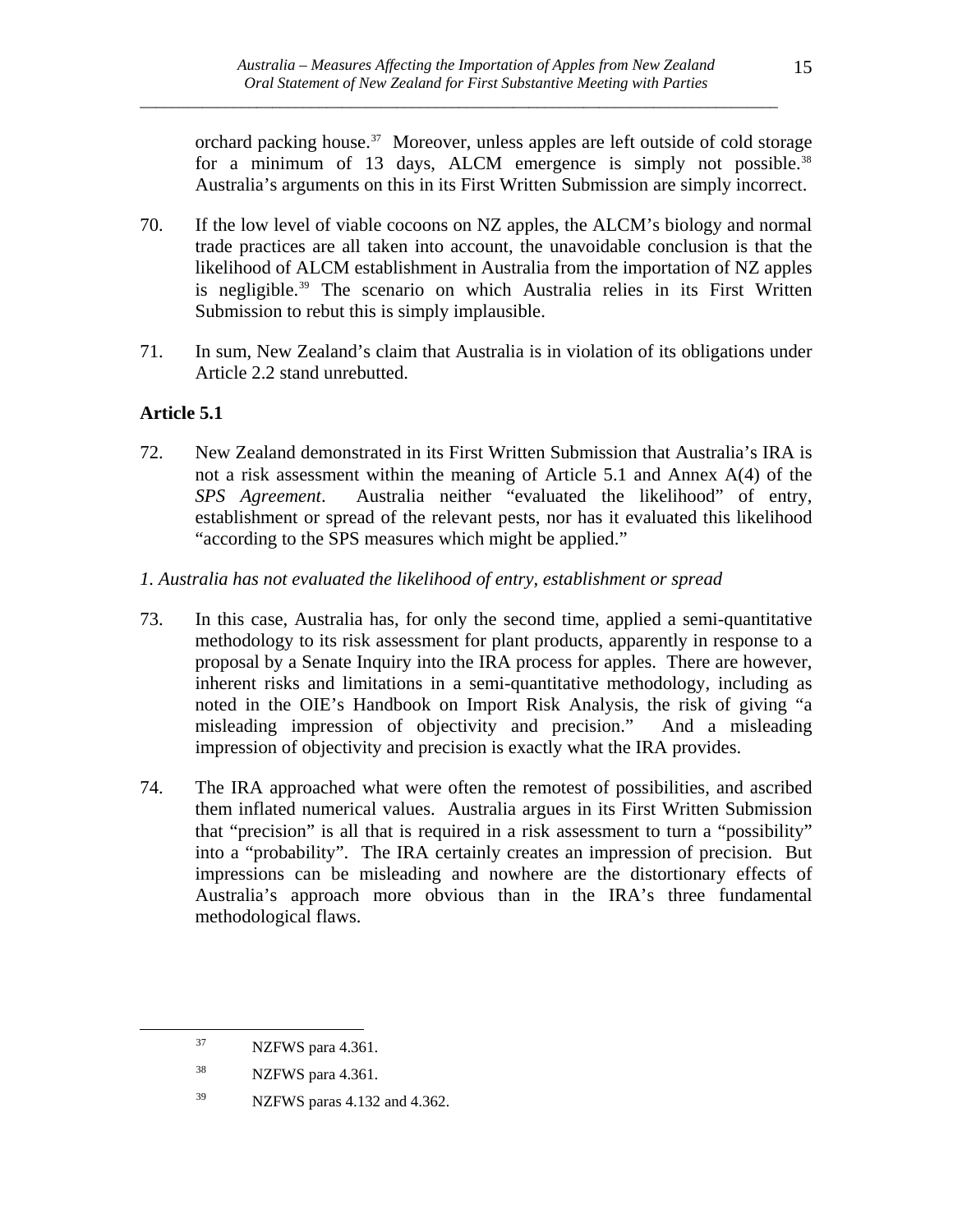## *a) Fundamental flaws in the IRA*

- 75. In its First Written Submission, New Zealand identified three fundamental methodological flaws.[40](#page-15-0) These are not, as the Australian First Written Submission attempts to suggest, mere "methodological difference[s]."[41](#page-15-1) They are methodological errors, with the result that it is impossible to have any degree of confidence in the levels of risk ascribed in the IRA.
- 76. First, Australia has adopted an inflated maximum value for the probability of events with a "negligible" likelihood of occurring. Notably, this figure is applied on a per apple basis. Negligible is, by Australia's own qualitative definition, an event that would almost certainly not occur, yet in expressing this in quantitative terms, Australia chooses a maximum value of 1 in a million (apples). This bears no relation to real world events. As the example of Chinese Taipei dealt with in New Zealand's First Written Submission shows, a maximum probability value of 1 in a million is substantially greater (indeed 1,000 times greater) than can be concluded on the basis of known data.<sup>[42](#page-15-2)</sup> Australia's attempts to distinguish the Chinese-Taipei example are superficial at best.<sup>[43](#page-15-3)</sup>
- 77. This flaw is compounded by the inappropriate use of the uniform distribution to model the likelihood of various events. The effect of Australia's choice of a maximum value of 1 in a million (apples) combined with Australia's choice of uniform distribution to model events with a negligible likelihood of occurring is that outcomes are skewed towards higher values and "negligible likelihoods" occur on average once in two million apples.
- 78. New Zealand will elaborate on this in its Second Written Submission.
- 79. The third fundamental flaw in Australia's risk assessment is that its estimate of the likely volume of trade inflates the assessed level of risk by a factor of at least three.[44](#page-15-4) This flaw has a significant impact on Australia's assessment of risk because the higher the estimated volume of trade, the higher the overall assessed risk.
- 80. The IRA represented the annual trade volume with a most likely value of 150 million apples (15% of the Australian market), rather than a lower figure advocated by New Zealand of 50 million apples. In doing so the IRA pays insufficient regard to the analysis by ABARE which shows that prices in the Australian apple market are highly sensitive to volume and that it is unlikely that

<span id="page-15-4"></span><span id="page-15-3"></span><span id="page-15-2"></span><span id="page-15-1"></span><span id="page-15-0"></span>1

44 NZFWS paras 4.194-4.204.

<sup>40</sup> NZFWS paras 4.159-4.203.

<sup>&</sup>lt;sup>41</sup> AFWS para 285.

<sup>42</sup> NZFWS paras 4.182-4.186.

<sup>43</sup> AFWS paras 308-311.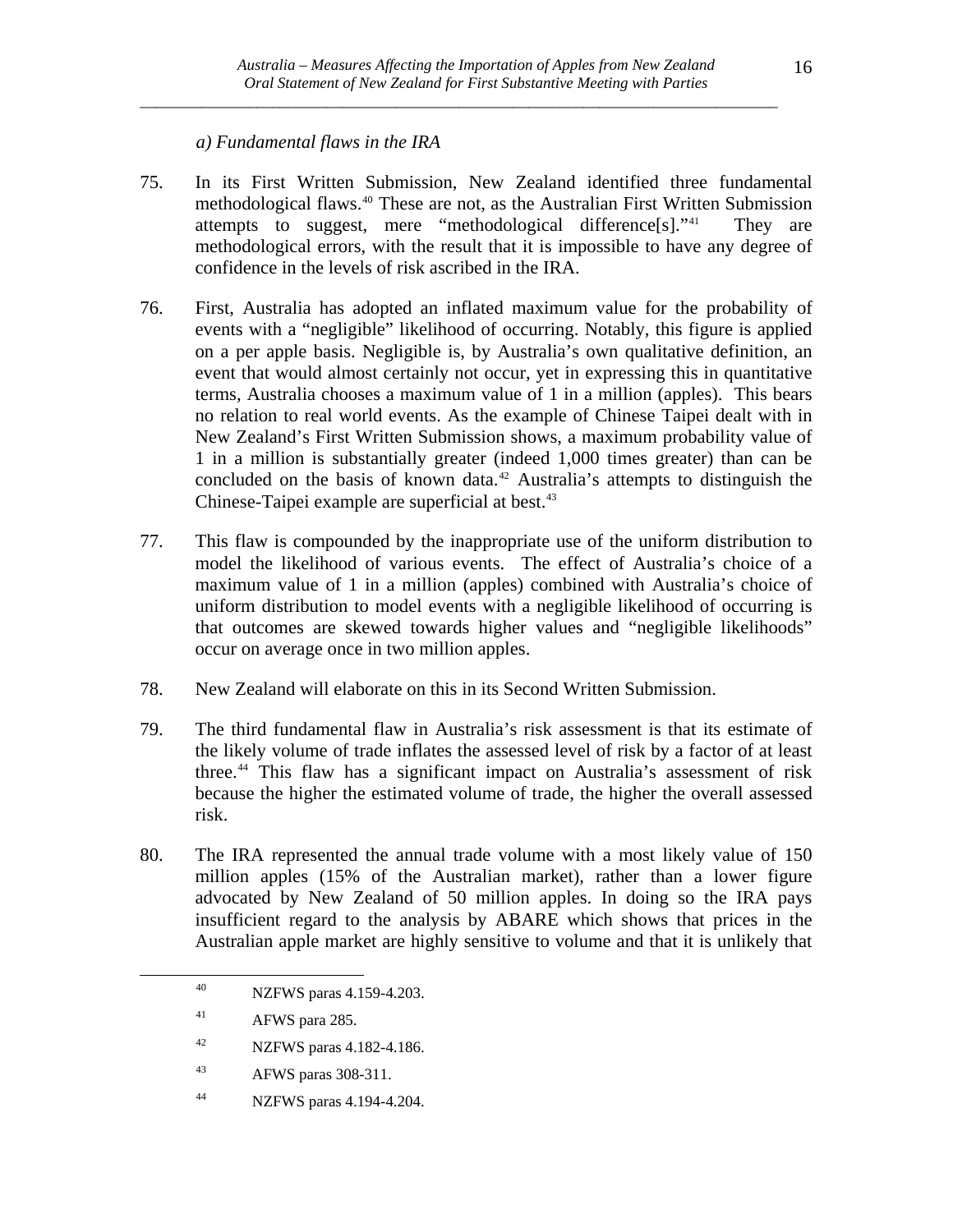New Zealand imports would make up a significant proportion of Australian domestic sales.

- 81. In short, Australia has failed to rebut New Zealand's arguments that the volume of trade will be significantly lower than that identified in the Final IRA. This will be dealt with more fully in New Zealand's Second Written Submission.
- 82. The overall effect of these three fundamental methodological flaws has been to overestimate seriously the likelihood of events whose probability of occurring is negligible with the result that the levels of risk ascribed in the IRA have no credibility.

*b) New Zealand does not conduct its own risk assessment nor has Australia identified "very significant deficiencies"* 

- 83. A frequent refrain in Australia's First Written Submission is that New Zealand has conducted its own risk assessment and merely sets out its own alternative view of the science. This view flows from Australia's views on considerable deference. According to Australia, each time New Zealand points to the absence of scientific evidence, New Zealand is conducting its own risk assessment. In fact New Zealand is doing no more than discharging its burden of proof in accordance with the correct standard of review. New Zealand has not conducted its own risk assessment – it has pointed out methodological flaws, and the absence of scientific evidence, which result in it being impossible to have any degree of confidence in the levels of risk ascribed in the IRA.
- 84. Australia identifies what it claims are two "very significant deficiencies" in New Zealand's First Written Submission. The first is that New Zealand failed to acknowledge that risk assessments must be "appropriate to the circumstances". The second is the status attached to the *Japan – Apples* findings.
- 85. Very little guidance has been provided in previous cases on precisely what is meant by the phrase "appropriate to the circumstances". Australia selectively quotes the Appellate Body in *EC – Hormones* for the proposition that the phrase gives Members a "certain degree of flexibility". But Australia quotes only a part of the relevant paragraph, omitting the fact that the "flexibility" applied only to pre-existing measures.
- 86. The panel in *Australia Salmon* noted that the phrase "appropriate to the circumstances" cannot

"annul or supersede the substantive obligation resting on Australia to base the sanitary measure in dispute (irrespective of the products that measure may cover) on a risk assessment. We consider that the reference "as appropriate to the circumstances" relates, rather, to the way in which such risk assessment has to be carried out."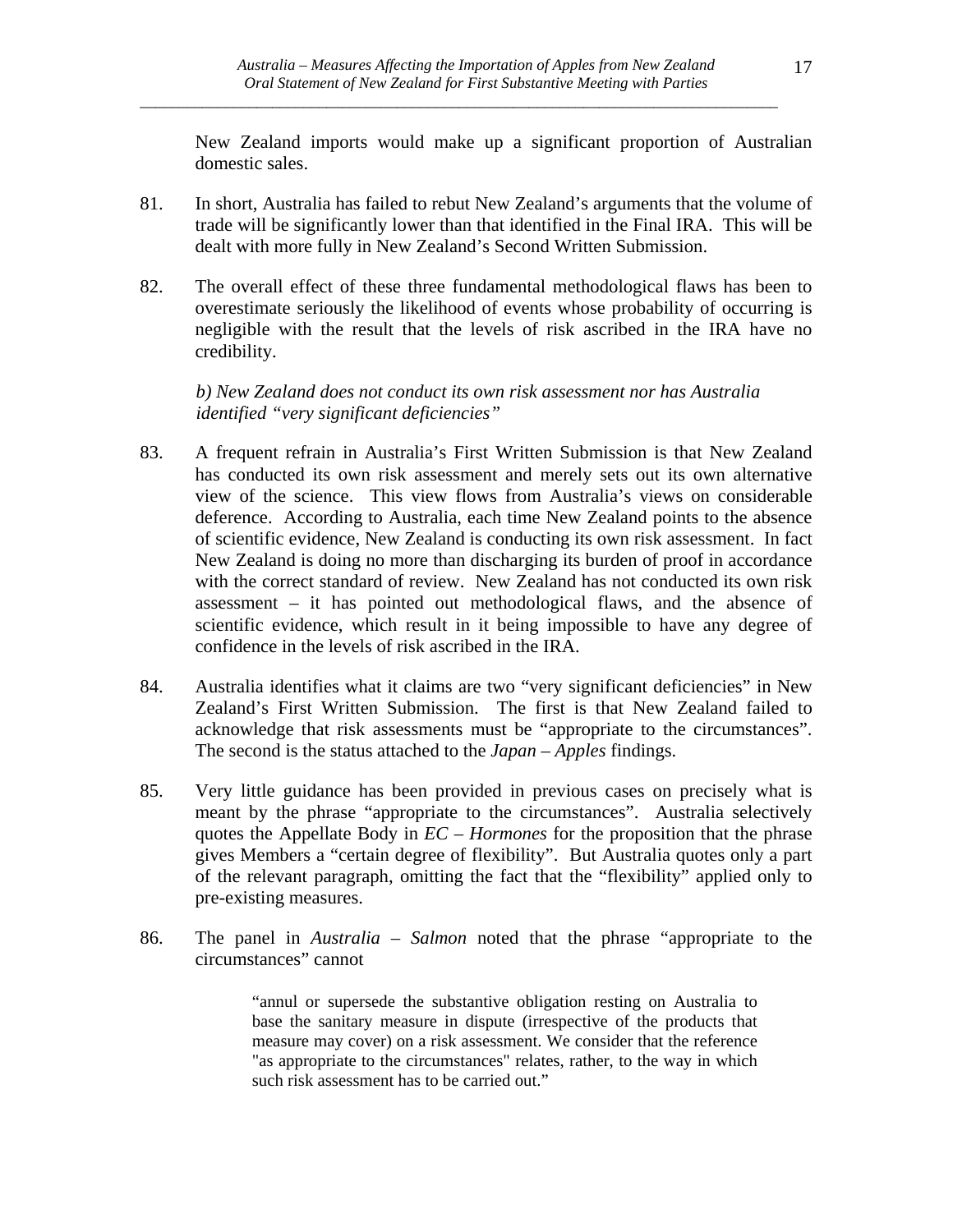## 87. New Zealand agrees.

- 88. The second alleged deficiency is that New Zealand simply "deferred" to the findings in *Japan – Apples*. That, too, is specious.
- 89. *Japan Apples* dealt with measures imposed in respect of the importation of mature symptomless apple fruit, and in relation to fire blight. The central scientific issue that was resolved in *Japan – Apples* was whether apples serve as a vector for transmission of fire blight. Due to this combination of similarities it is beyond any doubt that the reports in that case are highly relevant in the present case, in particular the Panel's central finding that:

…the scientific evidence presented to the Panel show[s] that, with respect to mature, symptomless apple fruits, the risk that the transmission pathway be completed is "negligible".<sup>[45](#page-17-0)</sup>

90. The present case deals with precisely the same product and precisely the same pest as *Japan-Apples*. The Panel in that case reviewed precisely the same science as in this case. The decision in that case must of necessity, therefore, be of the greatest interest to the Panel in this case.

*c) There are important errors in the IRA's analysis of the entry, establishment and spread in respect of each pest* 

 *Fire Blight* 

- 91. In its First Written Submission, New Zealand established that the analysis of the importation steps for fire blight by the IRA ignored or misapplied relevant scientific data and assigned probability values to events that would certainly not occur as if those events occur with relative frequency.<sup>[46](#page-17-1)</sup> Australia's attempt to rebut this relies substantially on a critique of the Roberts and Sawyer 2008 study, which as was already pointed out in the discussion of Article 2.2 is completely misplaced. Roberts and Sawyer's conclusion, that the likelihood of there being a pathway for the transmission of fire blight through trade in apples is negligible, by which they meant "so small as to be insignificant", stands.
- 92. Australia relies on the theory that only a small number of bacteria present on an imported apple would be sufficient to initiate a fire blight infection. But this theory, in turn, is entirely dependent upon the results of laboratory studies. The single orchard-based experiment Australia refers to does not support its contention that low populations would cause an infection. There is no scientific evidence that in a real orchard environment low numbers of bacteria can initiate infections.

<span id="page-17-0"></span><sup>45</sup> Para 8.153. Australia misstates this finding at AFWS fn 227.

<span id="page-17-1"></span><sup>46</sup> NZFWS paras 4.208-4.237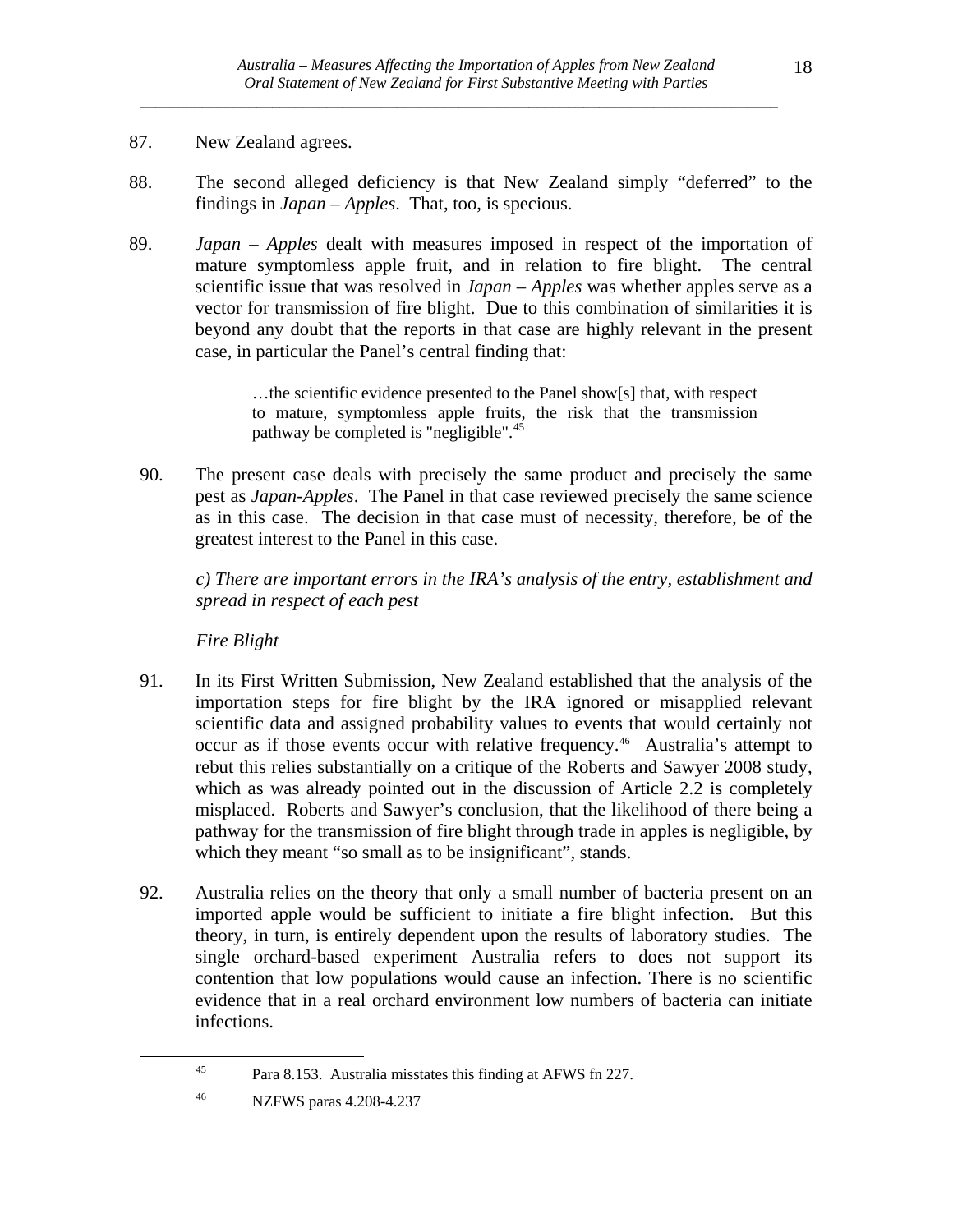- 93. Australia also relies heavily on an assessment of the consequences of establishment and spread of the disease. But the consequences of a fire blight outbreak, no matter how serious, do not increase the chances of the pathway being completed. The hypothetical scenario against which the consequences are being assessed simply does not exist in the real world. How can there be real consequences of an "event" that is purely hypothetical?
- 94. For that ultimately is the flaw in Australia's arguments about the entry, establishment and spread of fire blight. The pathway for the transmission of fire blight is only hypothetical. The likelihood of fire blight being transmitted through trade in apples is negligible. Thus, the IRA's risk assessment in respect of fire blight does not conform with Australia's obligations under Article 5.1 of the *SPS Agreement*.

## *European Canker*

- 95. In its First Written Submission New Zealand pointed out that the IRA's analysis of the importation steps for European canker had assigned probability values to steps which often were no more than remote possibilities, resulting in the conclusion of a pathway for the transmission of European canker for which there is no support in scientific evidence or which has never been shown to exist in fact.
- 96. Australia's attempt to rebut New Zealand's arguments focuses principally on New Zealand's argument that the IRA had failed to consider properly the effect of climate on the establishment and spread of European canker.<sup>[47](#page-18-0)</sup> New Zealand established that the climatic conditions in Australia were not suitable for the establishment and spread of European canker. Australia's attempted rebuttal of this consists of its own, new analysis of the implications of climate for European canker.[48](#page-18-1) This attempted rebuttal fails, as Australia's climate analysis is seriously flawed and unreliable.
- 97. But, even if Australia's climate analysis were not flawed, it would simply be irrelevant. Australia cannot now remedy this failure of the IRA to consider climate in its risk assessment. If Australia has failed to conduct a risk assessment that meets the requirements of Article 5.1, it cannot remedy that defect by trying to shore up a defective IRA in these proceedings.
- <span id="page-18-0"></span>98. Equally, the IRA's arguments about alternative hosts in its analysis of the likelihood of establishment and spread are not based on scientific evidence.<sup>[49](#page-18-2)</sup> It is not consistent with the real world experience in New Zealand, where, despite the presence of the pathogen in New Zealand for more than 80 years and the

<sup>47</sup> AFWS paras 531-534, 627-628, 657.

<span id="page-18-1"></span><sup>48</sup> AFWS Annex 2.

<span id="page-18-2"></span><sup>49</sup> NZFWS paras 4.318-4.320.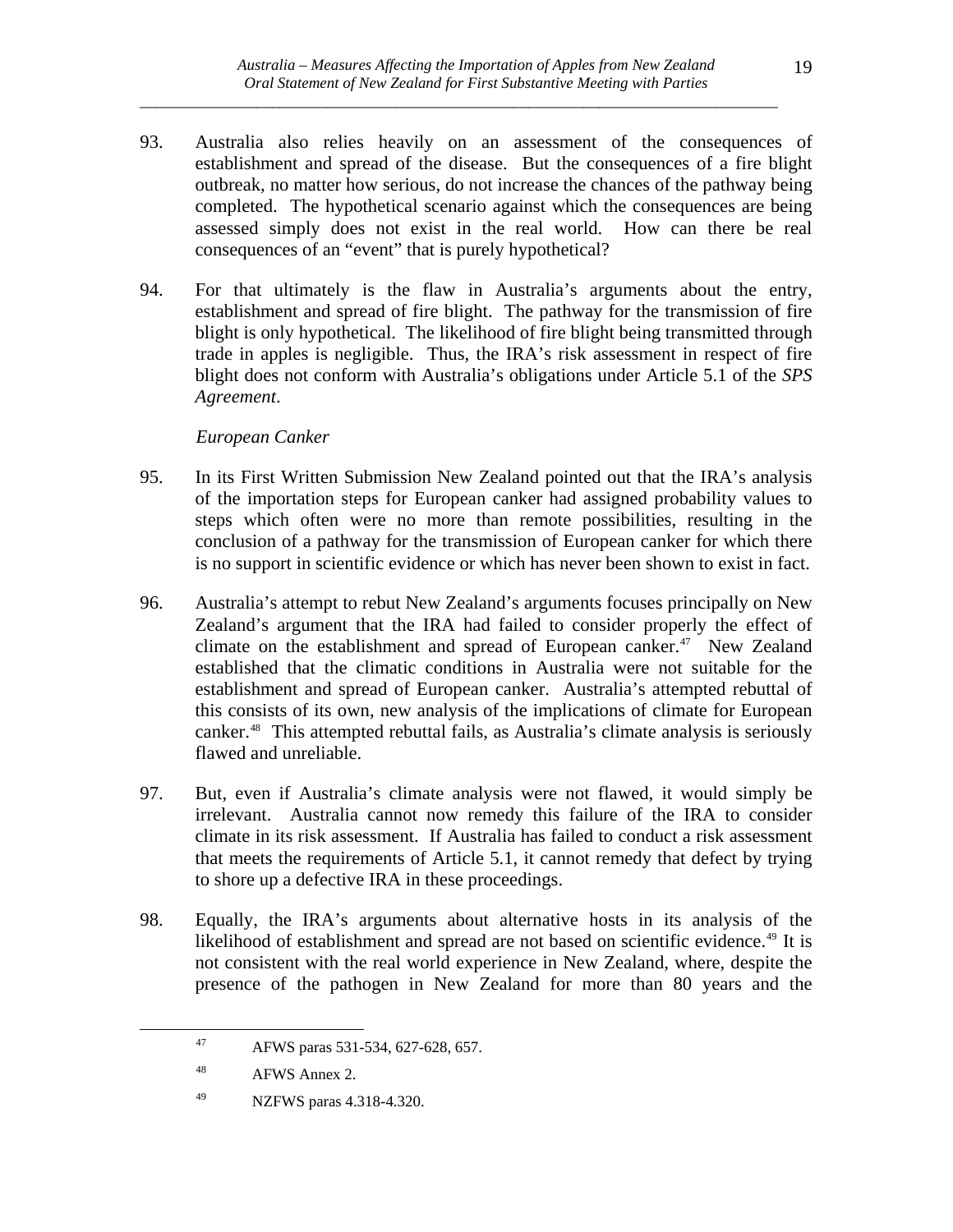unrestricted movement of apple fruit around the country, there is no evidence of *N. galligena* causing disease on these hosts.

- 99. Furthermore, as pointed out in the discussion of Article 2.2, Australia's arguments minimizing the implications of the outbreak of European canker in Tasmania do not stand up to analysis. There is no better indication of the inability of European canker to spread in Australia than the Tasmania experience.
- 100. Thus, New Zealand's arguments about the failure of the IRA to assess the risks in respect of European canker from the importation of apples from New Zealand stands unrebutted.

#### *ALCM*

- 101. In its First Written Submission, New Zealand pointed out that there was no scientific evidence to support the IRA's conclusions about the likelihood of entry, establishment and spread of ALCM.
- 102. As New Zealand pointed out, the IRA only assessed the likelihood that apples are infested with cocoons, not whether the cocoons were viable.<sup>[50](#page-19-0)</sup> However, it is only viable cocoons that are a risk factor for ALCM.<sup>[51](#page-19-1)</sup>
- 103. The fact that the IRA ignored viability data is obvious from the text of the IRA where it is stated that its estimate is "based on the evidence that contamination rates for pupae or larvae of ALCM range from  $1 - 11.5\%$ <sup>[52](#page-19-2)</sup>. That data and estimate are taken from Tomkins 1994 whose figure of 0 – 11.5% did not distinguish between viable and non-viable or empty cocoons. Australia also tries to justify its failure to take into account viability by trying to discredit Rogers *et al.* 2006.[53](#page-19-3) However, as pointed out in the discussion of Article 2.2, Australia's analysis of Rogers is simply wrong.
- 104. New Zealand also pointed out in its First Written Submission that in evaluating the likelihood that ALCM survives and remains with fruit after on-arrival minimum border procedures Australia disregarded the effect of AQIS inspection at the border.[54](#page-19-4)
- <span id="page-19-2"></span><span id="page-19-1"></span><span id="page-19-0"></span>105. Australia claims that taking account of AQIS border inspection measures was not necessary because the IRA was assessing unrestricted risk.<sup>[55](#page-19-5)</sup> But, the importation

- 51 NZFWS para 4.337.
- $IRA, p 160.$

- <span id="page-19-3"></span>53 AFWS para 731.
- <span id="page-19-4"></span>54 NZFWS paras 4.344-4.348.
- <span id="page-19-5"></span>55 AFWS para 751.

<sup>50</sup> NZFWS para 4.337.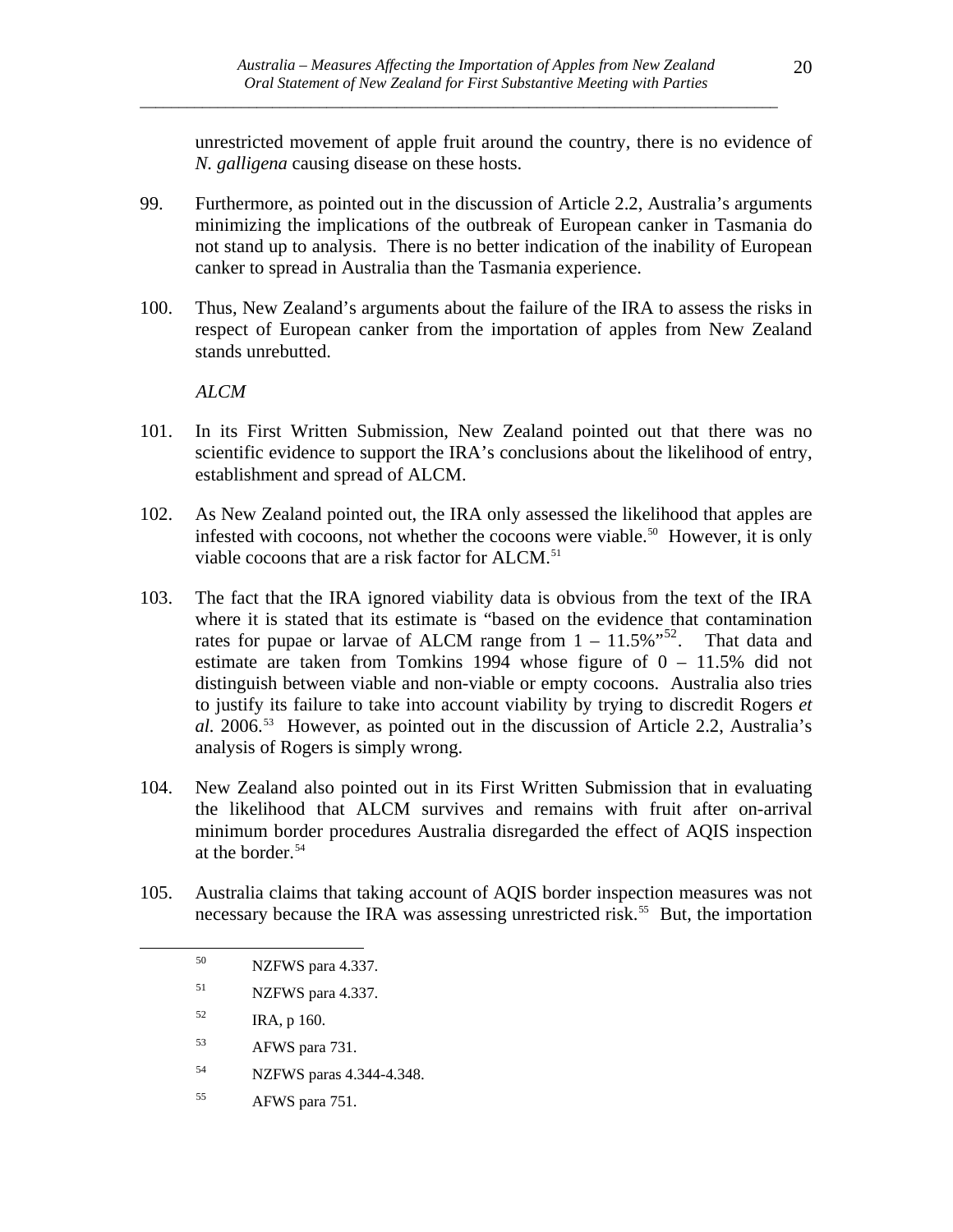step in question was one which the IRA itself said factored in "minimum on-arrival border procedures",<sup>[56](#page-20-0)</sup> and since all fruit and vegetables imported into Australia are subject to AQIS inspection, surely this is a "minimum on-arrival border procedure" that had to be taken into account.

- 106. Australia's claim in its First Written Submission that adult emergence could occur at any point in Australia, including transportation, and re-packing $57$  is simply incorrect. As already pointed out in the discussion of Article 2.2, the scenario on which Australia relies for the establishment of ACLM in Australia has never occurred in the real world and is simply implausible.
- 107. There was thus no basis in science for the assumption of the IRA about the establishment of ALCM in Australia and the Australian First Written Submission fails to rebut New Zealand's arguments on this point.

#### *2. Australia has not evaluated likelihood "according to the SPS measures which might be applied."*

- 108. Finally, Article 5.1 requires that there be an evaluation of the likelihood of entry, establishment and spread of the three pests "according to SPS measures that might be applied". Some evaluation is not enough.<sup>[58](#page-20-2)</sup> Additionally, a risk assessment must not be limited to an examination of the measures already in place or favoured by the importing country.<sup>[59](#page-20-3)</sup>
- 109. In respect of seven of the measures at issue there is no evaluation at all in the IRA of their effect on the risk factors identified in the IRA; that is no evaluation of the impact they would have, either on their own or as part of a systems approach, on the assessed level of risk.<sup>[60](#page-20-4)</sup> Indeed, the IRA makes clear that these measures are imposed *in addition* to those measures recognised as necessary to bring the level of risk to within Australia's ALOP<sup>[61](#page-20-5)</sup>.
- 110. Australia acknowledges that it failed to assess those seven measures but claims that the requirement to evaluate measures is limited to only "principal" measures, and that the seven it failed to evaluate are "ancillary" measures.<sup>[62](#page-20-6)</sup> However, as I have already explained, there is no basis for Australia's distinction between "principal" and "ancillary" measures. The obligations in Article 5.1 are imposed in relation to "measures". Australia's distinction is spurious.

<span id="page-20-4"></span><span id="page-20-3"></span><span id="page-20-2"></span><span id="page-20-1"></span><span id="page-20-0"></span><u>.</u>

- 58 Appellate Body Report, *Australia Salmon,* para. 134
- 59 Appellate Body Report, *Japan Apples*, para. 208
- 60 NZFWS paras 4.387, 4.396, and 4.401.
- <span id="page-20-5"></span> $IRA$  pp 112 and 155
- <span id="page-20-6"></span>62 AFWS para 863 - 865

<sup>56</sup> IRA, p 165.

<sup>57</sup> AFWS para 759.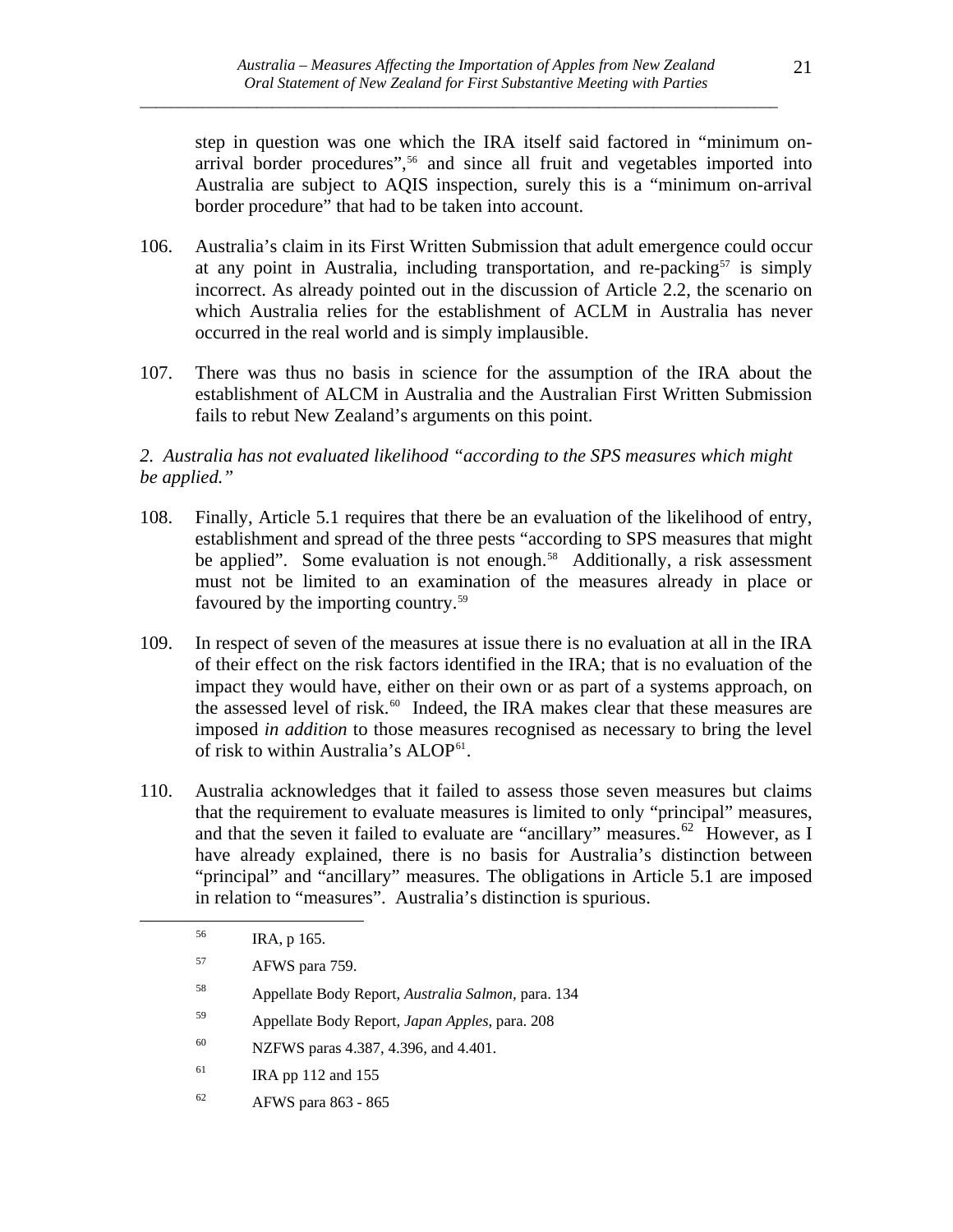- 111. The IRA also failed to evaluate a measure requiring that apples be imported retail ready even though specifically requested to do so by New Zealand.<sup>[63](#page-21-0)</sup> Australia argues that it had no obligation to do so. $64$  But, at a minimum, importing countries should consider reasonable alternatives proposed by exporting countries. Australia did not do this.
- 112. The cumulative result of all the matters raised by New Zealand in respect of the risk assessment conducted by the IRA is that Australia has failed to comply with its obligations under Article 5.1 of the *SPS Agreement*.

## **Article 5.2**

- 113. As New Zealand pointed out in its First Written Submission Australia failed to take into account factors set out in Article 5.2 of the *SPS Agreement*. As New Zealand there explained, the obligation to "take into account" is an obligation of substance that requires giving genuine consideration to available scientific evidence and the other factors set out in Article 5.2. Giving "genuine consideration" to available scientific evidence is not the same as "conforming actions to" a particular result as Australia tries to argue in its First Written Submission.<sup>[65](#page-21-2)</sup> It simply requires that there be evidence that the matters concerned were taken into account.
- 114. When as in this case, the measures adopted fly in the face of available scientific evidence, then the Panel needs some evidence to show that the available scientific evidence and the other relevant factors were taken into account. But Australia provides no evidence to establish that it has in fact acted consistently with its obligations under Article 5.2.

# **Article 5.5**

- 115. Australia's measures for the importation of New Zealand apples are inconsistent with its obligations under Article 5.5 which require a Member to avoid arbitrary or unjustifiable distinctions in the levels of protection it considers to be appropriate in different situations, if such distinctions result in discrimination or a disguised restriction on international trade.
- 116. As New Zealand has pointed out in its First Written Submission, the three limbs of the test in Article 5.5 are all met. The different situations are comparable; there are arbitrary and unjustifiable differences in the ALOP applied; all of which result in discrimination and a disguised restriction on international trade. Australia's attempt to contradict the New Zealand arguments on the basis of alleged measures that do not exist or volumes of trade are not convincing, and its objections to the

<span id="page-21-0"></span><sup>63</sup> NZFWS paras 4.397-4.399.

<span id="page-21-1"></span><sup>64</sup> AFWS para 873.

<span id="page-21-2"></span><sup>65</sup> AFWS paras 879-880.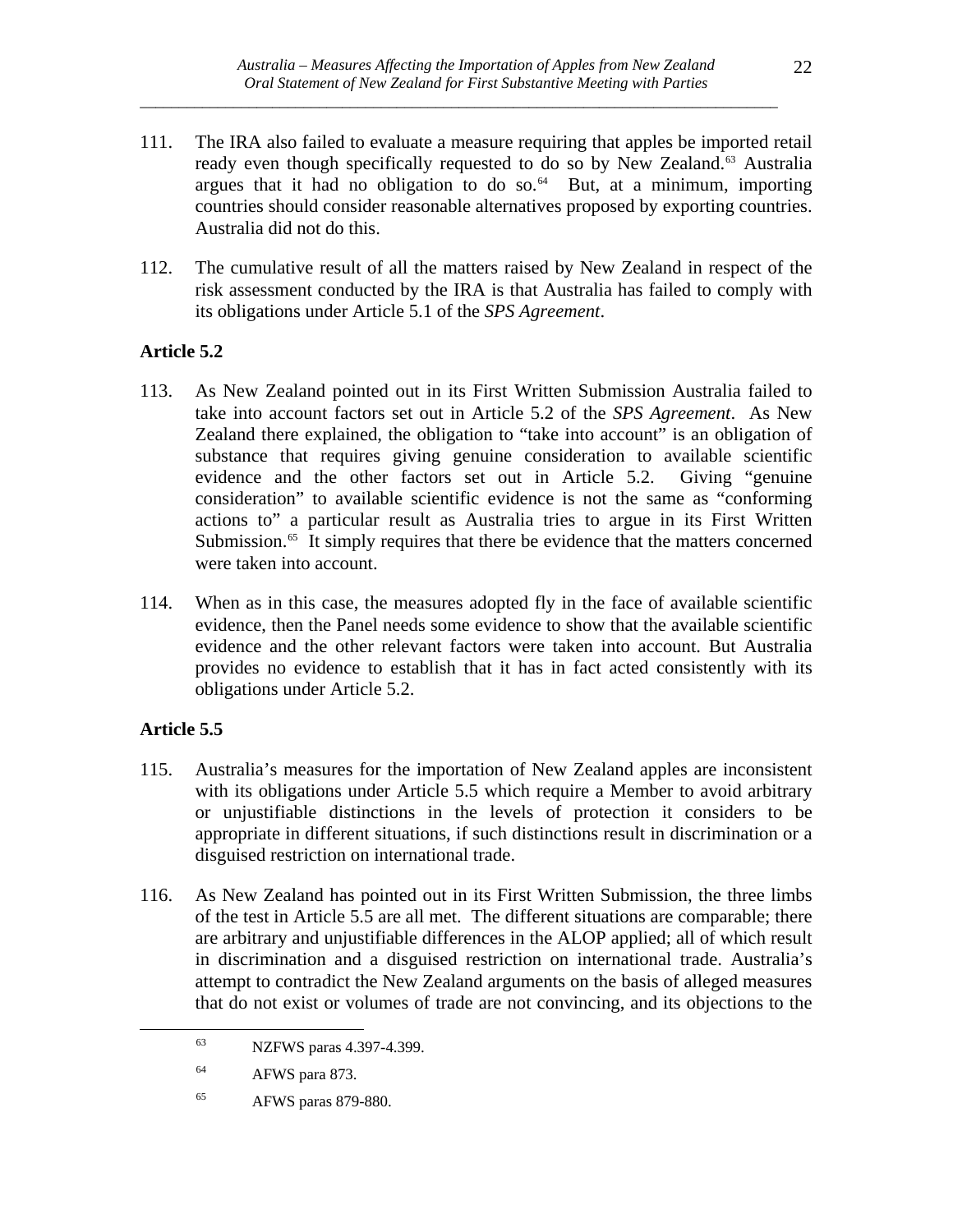warning signals and additional factors identified by New Zealand are misguided. New Zealand will elaborate on this in its Second Written Submission.

# **Article 5.6**

- 117. Article 5.6 requires that a Member must not establish or maintain measures that are more trade restrictive than required to achieve its ALOP. However, that is exactly what Australia has done. In respect of both fire blight and European canker, a less trade restrictive alternative would be a measure requiring that New Zealand apples imported into Australia be mature, symptomless fruit. In respect of ALCM, there is also a less trade restrictive alternative available – a 600-unit sample inspection.
- 118. All of these measures are reasonably available, would meet Australia's ALOP and would be less trade restrictive. New Zealand will elaborate on this in its Second Written Submission. Thus, the measures at issue in this dispute are inconsistent with Australia's obligations under Article 5.6.

# **Article 8 and Annex C**

- 119. Australia has acted in breach of its obligations under Annex  $C(1)(a)$ , and consequently under Article 8, of the *SPS Agreement*. The completion of the IRA process was delayed well beyond any reasonable period of time for considering New Zealand's request for apples access. As New Zealand noted in its First Written Submission, "[m]easures resulting from such a delayed process have not been imposed in accordance with the *SPS Agreement*."[66](#page-22-0)
- 120. There is no reason relating to the approval process itself that the IRA process should have taken the time that it did. There was no difficulty in gaining access to scientific information and there had been no significant evolution in the science. Indeed, the delay can only be understood in the context of the parallel and interlinked political process, including two separate Senate inquiries conducted contemporaneously with the IRA process.
- 121. Australia has not responded to New Zealand's substantive arguments under Annex C(1)(a). It has not even attempted to rebut New Zealand's *prima facie* case that the IRA approval process involved undue delay. Instead Australia limits its response to the contention that New Zealand's claim under Annex  $C(1)(a)$  and Article 8 falls outside the terms of reference of the Panel. On this basis the Panel is entitled to treat New Zealand's arguments on undue delay as unrebutted.
- 122. This would have been the end of New Zealand's oral statement, but since Australia has requested a preliminary ruling on whether Article 8 and Annex C fall within the Panel's terms of reference, I will now address that issue.

<span id="page-22-0"></span><u>.</u>

<sup>66</sup> NZFWS para 1.18.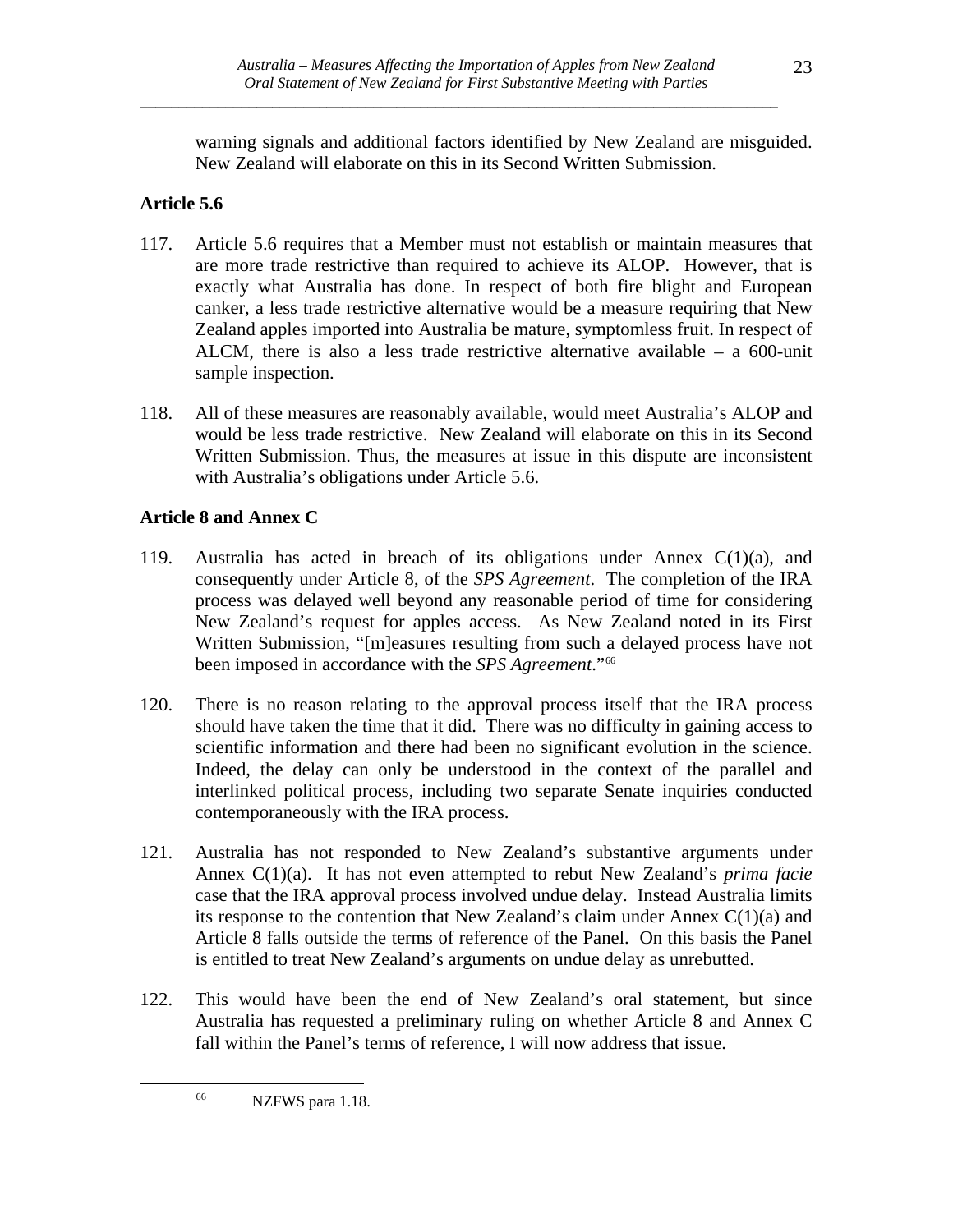- 123. New Zealand rejects Australia's claim and sees no need for a preliminary ruling on this matter or any good cause for deviating from the agreed rules of procedure.
- 124. In its Preliminary Ruling in this case the Panel concluded that the proceeding would continue "with respect to the 17 measures specifically identified in New Zealand's panel request and to the alleged inconsistency of such measures with the provisions of the *SPS Agreement* cited therein." Two of the provisions cited therein are Article 8 and Annex  $C(1)(a)$ .
- 125. Australia's arguments are based on the false assumption that the measure at issue under New Zealand's Annex C(1)(a) claim is the "IRA process". New Zealand has never claimed that the IRA process is a measure at issue in this dispute. Quite apart from the Preliminary Ruling by the Panel, New Zealand did not refer to the IRA process in its panel request.
- 126. The measures at issue under New Zealand's Annex  $C(1)(a)$  and Article 8 claim are the 17 measures identified in New Zealand's panel request. Australia appears to believe that the "measure at issue" under Annex C(1) must be the "procedures to check and ensure the fulfilment of SPS measures" referred to in the chapeau of Annex C(1). Once again, Australia is mistaken.
- 127. As was clarified in *EC Approval and Marketing of Biotech Products* the "measures at issue" do not themselves need to satisfy the chapeau of Annex C(1). In that case the procedures to check and ensure the fulfilment of SPS measures were the procedures contained in the EC's generic approval legislation relating to GMOs.[67](#page-23-0) That approval legislation was expressly *not* a measure at issue in that case. Rather, the measure at issue was the *de facto* moratorium on approvals. This was not, in itself, a "procedure to ensure the fulfilment of" SPS measures.
- 128. By analogy to the present case, each measure at issue does not have to be a "procedure to ensure the fulfilment of SPS measures". In New Zealand's view, the procedure to check and ensure the fulfilment of SPS measures in the present case is the IRA process relating to apples from New Zealand. The IRA process is a specific application of Australia's more general approval requirements relating to the importation of fresh fruit or vegetables. These are set out in Australia's Quarantine Proclamation 1998, and Australia's Import Risk Analysis Handbook. New Zealand has provided as exhibits to this oral statement, excerpts of the Quarantine Proclamation and a series of AQIS letters, advising that the Import Risk Assessment would follow the IRA process outlined in Australia's Import Risk Analysis Handbook.
- 129. And it is *these* approval procedures that, pursuant to Article C(1)(a), must be undertaken and completed without undue delay. It was in this context that New

<span id="page-23-0"></span><sup>67</sup> Namely, the EC Directive 2001/18 (and its predecessor EC Directive 90/220) governing "the deliberate release into the environment of genetically modified organisms," and EC Regulation 258/97 regulating "novel foods and novel food ingredients."